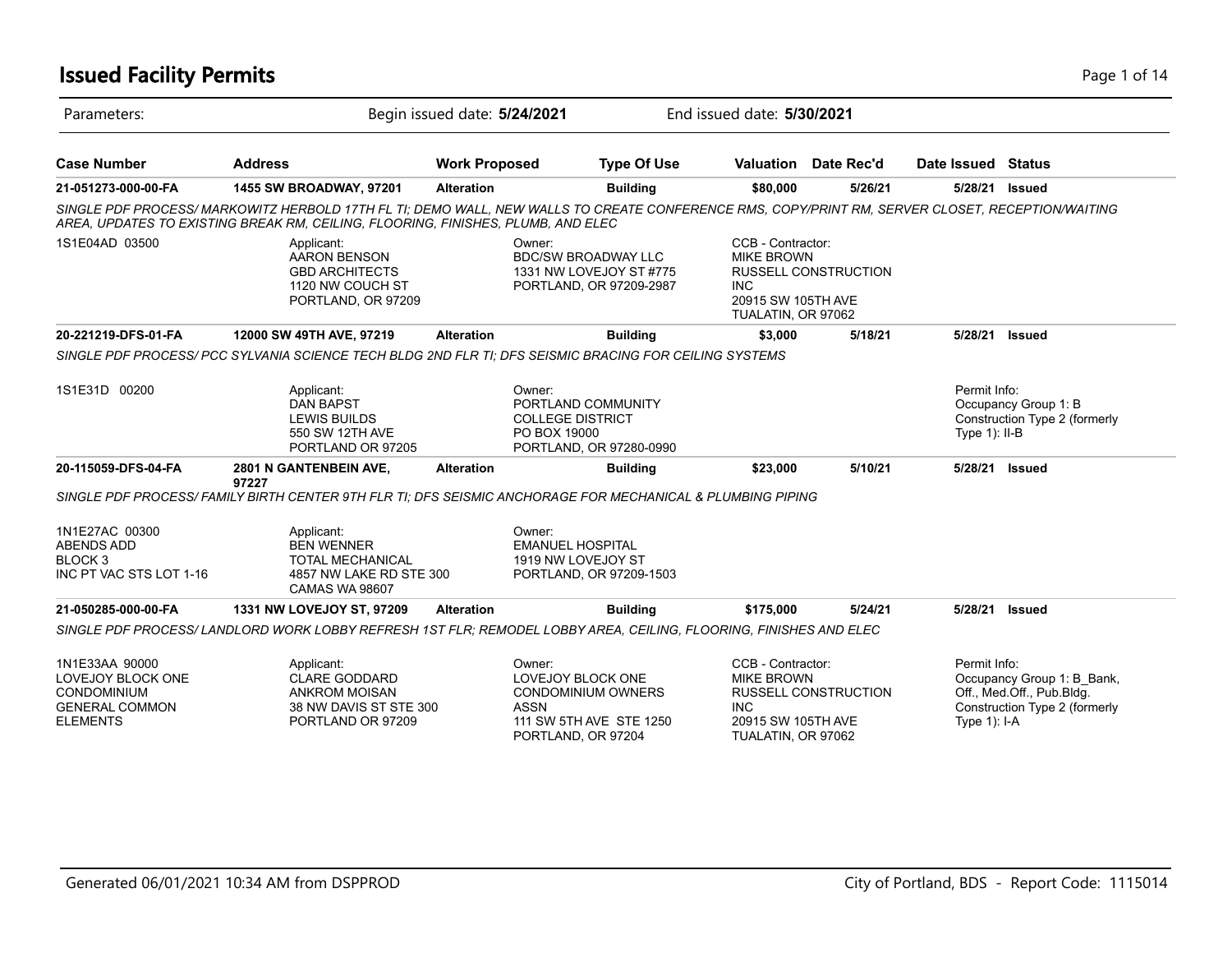# **Issued Facility Permits** Page 2 of 14

| <b>Case Number</b>                                                  | <b>Address</b>                                                                                                                                                                                                                                                                                                                                                                                                              | <b>Work Proposed</b> |                                                                                                         | <b>Type Of Use</b>       | <b>Valuation</b> Date Rec'd                                                                                    |         |         | Date Issued Status             |                                                       |
|---------------------------------------------------------------------|-----------------------------------------------------------------------------------------------------------------------------------------------------------------------------------------------------------------------------------------------------------------------------------------------------------------------------------------------------------------------------------------------------------------------------|----------------------|---------------------------------------------------------------------------------------------------------|--------------------------|----------------------------------------------------------------------------------------------------------------|---------|---------|--------------------------------|-------------------------------------------------------|
| 20-211487-000-00-FA                                                 | 3600 N INTERSTATE AVE, 97227                                                                                                                                                                                                                                                                                                                                                                                                | <b>Alteration</b>    |                                                                                                         | <b>Building</b>          | \$1,358,782                                                                                                    | 11/4/20 |         | 5/26/21                        | <b>Under Inspection</b>                               |
| FLOORING, FINISHES, PLUMB AND ELEC                                  | F27/KAISER CIN PERITONEAL DIALYSIS LOWER LEVEL TI; DEMO WALLS, NEW WALLS TO CREATE RECEIVING AREA, OFFICES, LOCKER RM, BATHRMS, SUPPLY/STORAGE RM,<br>TRAINING RMS, MED PREP RM, NOURISHMENT ALCOVE, TREATMENT RMS, PT WAITING AREA, GROUP CONSULT RM, ATRIUM MARKET AREA, REFRESHMENT ALCOVE, CEILING,                                                                                                                     |                      |                                                                                                         |                          |                                                                                                                |         |         |                                |                                                       |
| 1N1E22CC 13200<br><b>MULTNOMAH</b><br>BLOCK 31<br>LOT 1-16 TL 13200 | Applicant:<br><b>SARAH KERSHNER</b><br><b>PKA ARCHITECTS</b><br>6969 SW HAMPTON ST<br>PORTLAND OR 97223                                                                                                                                                                                                                                                                                                                     |                      | Owner:<br>KAISER FOUNDATION<br><b>HEALTH PLAN OF THE</b><br><b>NORTHWEST</b><br>PORTLAND, OR 97232-2031 | 500 NE MULTNOMAH ST #100 | CCB - Contractor:<br><b>BALFOUR BEATTY</b><br><b>CONSTRUCTION LLC</b><br>205 W DEWEY ST<br>GOLDSBORO, NC 27530 |         |         | Permit Info:<br>Type $1$ : I-A | Occupancy Group 1: B<br>Construction Type 2 (formerly |
| 21-047252-000-00-FA                                                 | 6870 N FATHOM ST, 97217                                                                                                                                                                                                                                                                                                                                                                                                     | <b>Alteration</b>    |                                                                                                         | <b>Building</b>          | \$75,000                                                                                                       | 5/13/21 |         | 5/28/21 Issued                 |                                                       |
| FINISHES, PLUMB, AND ELEC<br>1N1E17B 00600                          | SINGLE PDF PROCESS/ BLDG 2 SHERWIN WILLIAMS TI; NEW TENANT - DEMO FINISHES, NEW WALLS TO CREATE OFFICE, BILLING RMS, SCHEDULING RM, OPERATIONS OFFICE,<br>SHOWROOM, REP, NEW EXTERIOR, ATTACHED, 851 SQ FT CONCRETE SLAB FOR TRASH COMPACTOR, HIGH PILE PALLET RACKING MAX HEIGHT 12 FT, CEILING, FLOORING,<br>Applicant:<br><b>MARK WOLFE</b><br>AMERICAN PROPERTY<br>MANAGEMENT<br>2510 NE MULTNOMAH<br>PORTLAND OR 97232 |                      | Owner:<br>OCF JOSEPH E WESTON<br>PUBLIC FOUNDATION<br>2154 NE BROADWAY #200<br>PORTLAND, OR 97232-1590  |                          |                                                                                                                |         |         | Permit Info:<br>Warehouse      | Occupancy Group 1: S-<br>1_Storage - Moderate Hazard, |
| 21-026707-REV-01-FA                                                 | 340 SW MORRISON ST, 97204                                                                                                                                                                                                                                                                                                                                                                                                   | <b>Alteration</b>    |                                                                                                         | <b>Building</b>          | \$0                                                                                                            |         | 5/13/21 | 5/26/21 <b>Issued</b>          |                                                       |
|                                                                     | SINGLE PDF PROCESS/ PIONEER PLACE ROTUNDA EXTERIOR SECURITY DOORS: REVISION TO STEEL COLUMN SIZES TO ALIGN WITH SHOP DRAWINGS FOR ENTRIES 6 & 7                                                                                                                                                                                                                                                                             |                      |                                                                                                         |                          |                                                                                                                |         |         |                                |                                                       |
| 1S1E03BA 07200<br><b>PORTLAND</b><br>BLOCK 50<br>LOT 1-4&6-8        | Applicant:<br><b>CRAIG CHINN</b><br>ARCHITECTURE DESIGN<br>COLLABORATIVE<br>23231 SOUTH POINTE DR<br>LAGUNA HILLS CA 92653<br><b>USA</b>                                                                                                                                                                                                                                                                                    |                      | Owner:<br>PIONEER PLACE LLC<br>PO BOX 3487<br>CHICAGO, IL 60654-3487                                    |                          |                                                                                                                |         |         | Permit Info:<br>Type $1$ : I-A | Occupancy Group 1: M<br>Construction Type 2 (formerly |
| 21-040708-000-00-FA                                                 | 17770 NE RIVERSIDE PKWY,<br>97230                                                                                                                                                                                                                                                                                                                                                                                           | <b>Alteration</b>    |                                                                                                         | <b>Building</b>          | \$110,000                                                                                                      | 4/26/21 |         | 5/26/21 <b>Issued</b>          |                                                       |
|                                                                     | SINGLE PDF PROCESS/PACIFIC NORTH PRESS TI; FIRST TIME TENANT; NEW DEMISING WALLS TO CREATE TENANT SPACE; NEW WALLS TO CREATE MANUFACTURING SPACE,<br>RESTROOM, LOBBY, OFFICES, CEILING, FLOORING, FINISHES, PLUMB, AND ELEC                                                                                                                                                                                                 |                      |                                                                                                         |                          |                                                                                                                |         |         |                                |                                                       |
| 1N3E19DA 00400                                                      | Applicant:<br><b>KEVIN JANDREAU</b><br><b>MACKENZIE</b><br>1515 SE WATER AVE SUITE<br>100<br>PORTLAND OR 97214                                                                                                                                                                                                                                                                                                              |                      | Owner:<br><b>GR RIVERSIDE LLC</b><br>PO BOX 1685<br>CLACKAMAS, OR 97015                                 |                          | CCB - Contractor:<br>PERLO CONSTRUCTION LLC<br>11450 SW AMU STREET<br>TUALATIN, OR 97062                       |         |         |                                |                                                       |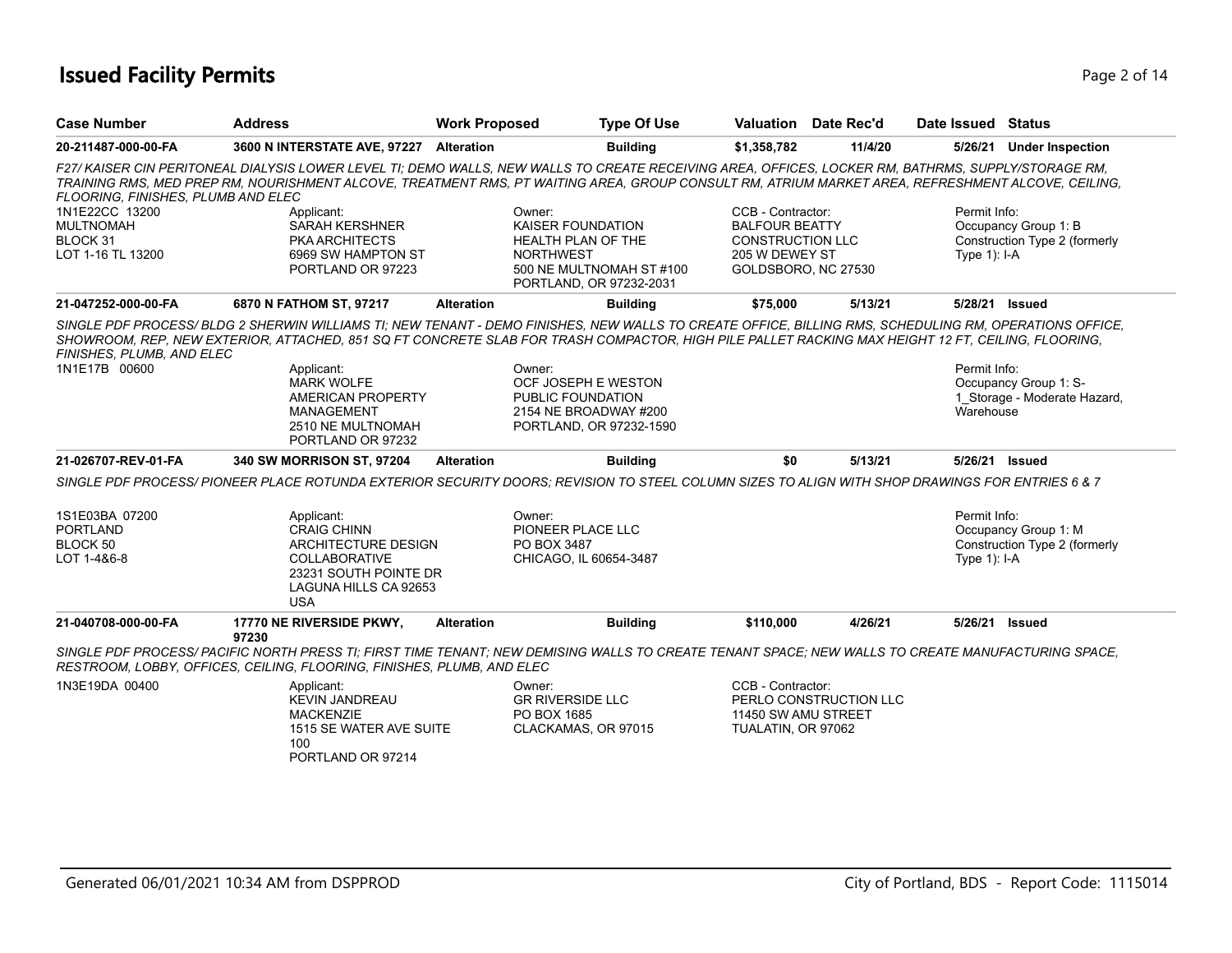## **Issued Facility Permits** Page 1 of 14

| <b>Case Number</b>                                               | <b>Address</b>                                                                                                                                        | <b>Work Proposed</b> |                                                                                                           | <b>Type Of Use</b>                                                         |                                                                                                                                       | Valuation Date Rec'd        | Date Issued Status             |                                                                                          |
|------------------------------------------------------------------|-------------------------------------------------------------------------------------------------------------------------------------------------------|----------------------|-----------------------------------------------------------------------------------------------------------|----------------------------------------------------------------------------|---------------------------------------------------------------------------------------------------------------------------------------|-----------------------------|--------------------------------|------------------------------------------------------------------------------------------|
| 21-003098-REV-01-FA                                              | 3235 SW PAVILION LOOP - Unit<br>DH, 97239                                                                                                             | <b>Alteration</b>    |                                                                                                           | <b>Building</b>                                                            | \$130,000                                                                                                                             | 5/17/21                     | 5/28/21                        | <b>Issued</b>                                                                            |
| <b>REPOINTING</b>                                                | SINGLE PDF PROCESS/ DILLEHUNT HALL FACADE REPAIRS; VALUE ADDED REVISION FOR ADDITIONAL EXTERIOR SCOPE INCLUDING HELICAL TIES AND SELECTIVE BRICK      |                      |                                                                                                           |                                                                            |                                                                                                                                       |                             |                                |                                                                                          |
| 1S1E09 00600                                                     | Applicant:<br><b>TIM ROOT</b><br><b>CLARK KJOS ARCHITECTS</b><br>621 SW ALDER ST, STE 700<br>PORTLAND, OR 97205                                       |                      | Owner:<br>OREGON STATE OF<br>(MEDICAL DEPT<br>3181 SW SAM JACKSON<br><b>PARK RD</b><br>PORTLAND, OR 97239 |                                                                            |                                                                                                                                       |                             |                                |                                                                                          |
| 21-051143-000-00-FA                                              | 1000 SW BROADWAY, 97205                                                                                                                               | <b>Alteration</b>    |                                                                                                           | <b>Building</b>                                                            | \$118,000                                                                                                                             | 5/26/21                     | 5/28/21 Issued                 |                                                                                          |
| <b>ELEC</b>                                                      | SINGLE PDF PROCESS/ LANDLORD WK, 16TH FL ELEVATOR LOBBY/CORRIDOR IMPROVEMENTS; DEMO FINISHES AND FLOOR - INSTALL NEW CEILING, FLOORING, FINISHES, AND |                      |                                                                                                           |                                                                            |                                                                                                                                       |                             |                                |                                                                                          |
| 1S1E03BB 02400<br><b>PORTLAND</b><br>BLOCK 182<br><b>LOT 5-8</b> | Applicant:<br><b>STACY BENGTSON</b><br><b>LRS ARCHITECTS</b><br>720 NW DAVIS ST. #300<br>PORTLAND, OR 97209                                           |                      | Owner:<br><b>BUILDING LP</b>                                                                              | ONE THOUSAND BROADWAY<br>1000 SW BROADWAY #1770<br>PORTLAND, OR 97205-3069 | CCB - Contractor:<br><b>GORDON CAUDLE</b><br><b>JOHNSON PROJECT</b><br><b>SOLUTIONS INC</b><br>SUITE 800<br>PORTLAND, OR 97205        | 919 SW TAYLOR STREET        | Permit Info:<br>Type $1$ : I-A | Occupancy Group 1: B_Bank,<br>Off., Med.Off., Pub.Bldg.<br>Construction Type 2 (formerly |
| 21-051161-000-00-FA                                              | <b>1000 SW BROADWAY, 97205</b>                                                                                                                        | <b>Alteration</b>    |                                                                                                           | <b>Building</b>                                                            | \$83,000                                                                                                                              | 5/26/21                     |                                | 5/28/21 Issued                                                                           |
| <b>ELEC</b>                                                      | SINGLE PDF PROCESS/ LANDLORD WK, 18TH FL ELEVATOR LOBBY/CORRIDOR IMPROVEMENTS; DEMO FINISHES AND FLOOR - INSTALL NEW CEILING, FLOORING, FINISHES, AND |                      |                                                                                                           |                                                                            |                                                                                                                                       |                             |                                |                                                                                          |
| 1S1E03BB 02400<br><b>PORTLAND</b><br>BLOCK 182<br><b>LOT 5-8</b> | Applicant:<br><b>STACY BENGTSON</b><br><b>LRS ARCHITECTS</b><br>720 NW DAVIS ST. #300<br>PORTLAND, OR 97209                                           |                      | Owner:<br><b>BUILDING LP</b>                                                                              | ONE THOUSAND BROADWAY<br>1000 SW BROADWAY #1770<br>PORTLAND, OR 97205-3069 | CCB - Contractor:<br><b>GORDON CAUDLE</b><br><b>JOHNSON PROJECT</b><br><b>SOLUTIONS INC</b><br><b>SUITE 800</b><br>PORTLAND, OR 97205 | 919 SW TAYLOR STREET        | Permit Info:<br>Type $1$ : I-A | Occupancy Group 1: B_Bank,<br>Off., Med.Off., Pub.Bldg.<br>Construction Type 2 (formerly |
| 21-049806-000-00-FA                                              | 1250 NW 9TH AVE, 97209                                                                                                                                | <b>Alteration</b>    |                                                                                                           | <b>Building</b>                                                            | \$100,000                                                                                                                             | 5/21/21                     |                                | 5/28/21 Issued                                                                           |
| FINISHES, PLUMB, AND ELEC                                        | SINGLE PDF PROCESS/ LANDLORD WK RESTROOM UPGRADES 6TH FL; DEMO PARTITIONS, NEW PARTITIONS TO RECONFIGURE EXISTING RESTROOM, CEILING, FLOORING,        |                      |                                                                                                           |                                                                            |                                                                                                                                       |                             |                                |                                                                                          |
| 1N1E34BB 01305<br>STATION PLACE<br>LOT <sub>5</sub>              | Applicant:<br><b>KERI WOLTZ</b><br><b>HACKER ARCHITECTS</b><br>555 SE MLK BLVD STE 501<br>PORTLAND OR 97214                                           |                      | Owner:<br><b>CSHV 9NORTH LLC</b><br>PO BOX 638                                                            | ADDISON, TX 75001-0638                                                     | CCB - Contractor:<br><b>LLC</b><br>550 SW 12TH AVE<br>PORTLAND, OR 97205                                                              | <b>LEASE CRUTCHER LEWIS</b> |                                |                                                                                          |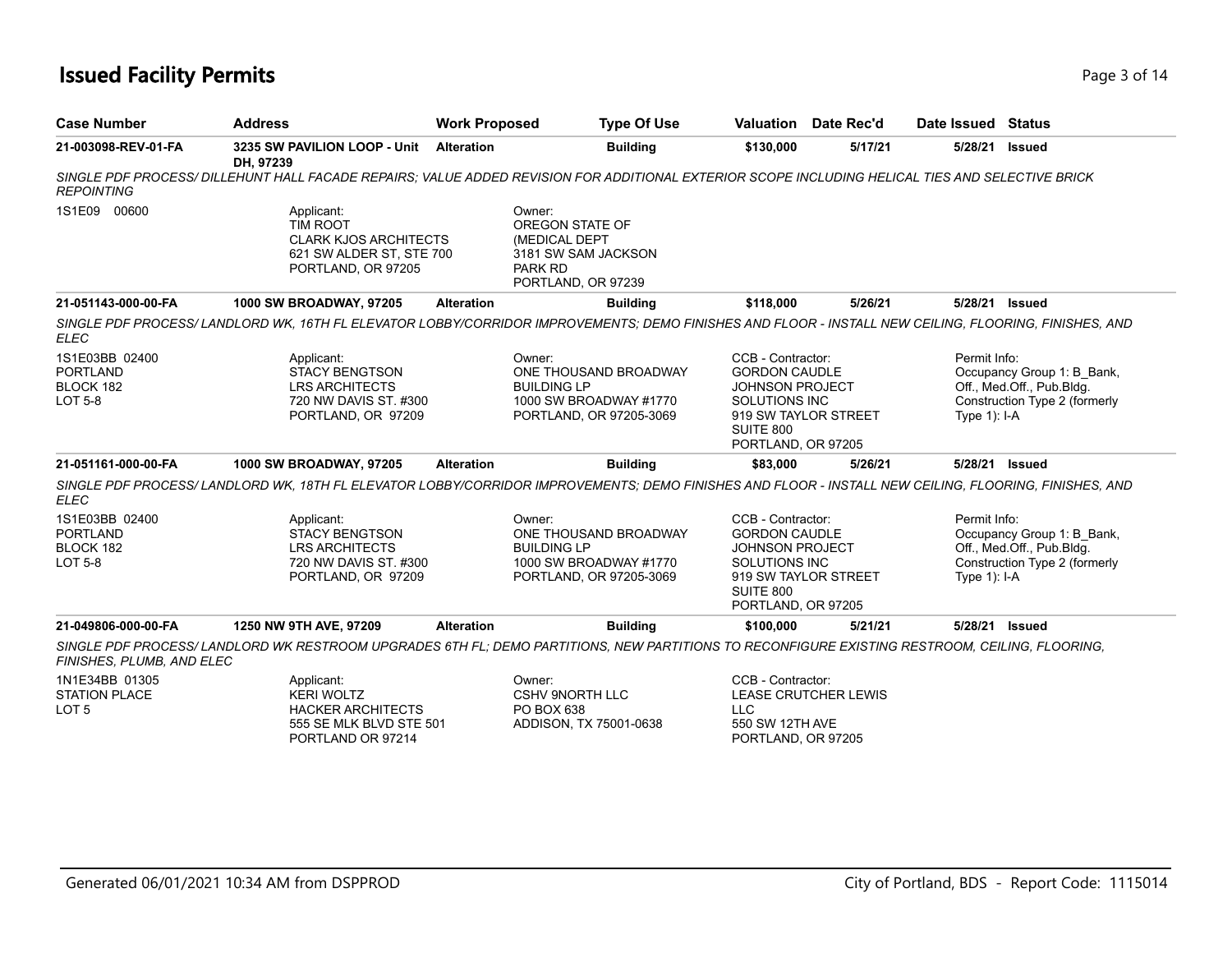## **Issued Facility Permits** Page 4 of 14

| <b>Case Number</b>                                                                                      | <b>Work Proposed</b><br><b>Address</b>                                                                             |                   | <b>Type Of Use</b>                                                                                                                                 |                                                                                                                                                        | Valuation Date Rec'd           | Date Issued Status              |                                                                                          |
|---------------------------------------------------------------------------------------------------------|--------------------------------------------------------------------------------------------------------------------|-------------------|----------------------------------------------------------------------------------------------------------------------------------------------------|--------------------------------------------------------------------------------------------------------------------------------------------------------|--------------------------------|---------------------------------|------------------------------------------------------------------------------------------|
| 20-127696-DFS-01-FA                                                                                     | 11540 NE INVERNESS DR,<br>97220                                                                                    | <b>Alteration</b> | <b>Building</b>                                                                                                                                    | \$2,500                                                                                                                                                | 5/13/21                        | 5/28/21                         | <b>Issued</b>                                                                            |
|                                                                                                         |                                                                                                                    |                   | SINGLE PDF PROCESS/IVERNESS JAIL 2ND FLR TI; DFS FOR REPLACEMENT OF EXISTING ATS AND INSTALLATION OF A NEW ELEVATOR ATS                            |                                                                                                                                                        |                                |                                 |                                                                                          |
| 1N2E15D 01600A1<br>SECTION 15 1N 2E<br><b>TL 1600</b><br>IMPS ONLY SEE R317158<br>(R942150470) FOR LAND | Applicant:<br><b>DAVE BOND</b><br><b>EC ELECTRIC</b><br>2121 NW THURMAN ST<br>PORTLAND OR 97210                    |                   | Owner:<br><b>BANK OF AMERICA OREGON</b><br>401 N DIXON ST<br>PORTLAND, OR 97227-1865                                                               |                                                                                                                                                        |                                | Permit Info:<br>Type $1$ : I-FR | Occupancy Group 1: I1.1<br>Construction Type 2 (formerly                                 |
| 21-047459-000-00-FA                                                                                     | 1500 SW 1ST AVE, 97201                                                                                             | <b>Alteration</b> | <b>Building</b>                                                                                                                                    | \$75,000                                                                                                                                               | 5/14/21                        | 5/28/21 Issued                  |                                                                                          |
|                                                                                                         |                                                                                                                    |                   | SINGLE PDF PROCESS/EASLEY FAMILY LAW, STE 900 TI; DEMO WALLS, NEW WALLS TO RECONFIGURE EXISTING OFFICES, FINISHES, PLUMB, AND ELEC                 |                                                                                                                                                        |                                |                                 |                                                                                          |
| 1S1E03CA 00600<br><b>PORTLAND</b><br><b>BLOCK 116 TL 600</b>                                            | Applicant:<br><b>HEIDI PAYNE</b><br><b>BAINBRIDGE DESIGN</b><br>1000 SW BROADWAY STE<br>1700<br>PORTLAND, OR 97205 |                   | Owner:<br><b>URBAN OFFICE &amp; PARKING</b><br><b>FACILITIES</b><br>111 SW COLUMBIA ST #1380<br>PORTLAND, OR 97201-5845                            | CCB - Contractor:<br><b>MIKE BROWN</b><br><b>INC</b><br>20915 SW 105TH AVE<br>TUALATIN, OR 97062                                                       | <b>RUSSELL CONSTRUCTION</b>    | Permit Info:<br>Type $1$ : I-A  | Occupancy Group 1: B<br>Construction Type 2 (formerly                                    |
| 21-021529-000-00-FA                                                                                     | 250 SW TAYLOR ST, 97204                                                                                            | <b>Alteration</b> | <b>Building</b>                                                                                                                                    | \$708,341                                                                                                                                              | 3/4/21                         | 5/24/21 Issued                  |                                                                                          |
|                                                                                                         | FLEX RMS, OPEN OFFICE AREA, CEILING, FLOORING, FINISHES, PLUMB AND ELEC                                            |                   | F19/LANDLORD WORK 2ND FLR BUILD OUT; DEMO WALLS, NEW WALLS TO CREATE OFFICES, SOC ENTRY, STORAGE RMS, MAIL RM, PHONE RMS, BREAKRM, CONFERENCE RMS, |                                                                                                                                                        |                                |                                 |                                                                                          |
| 1S1E03BA 06200                                                                                          | Applicant:<br><b>CHELSEY BOREAS</b><br><b>GBD ARCHITECTS</b><br>1120 NW COUCH STE 300<br>PORTLAND OR 97209         |                   | Owner:<br>AB PR QOZB I PROPERTY<br><b>LLC</b><br>1211 SW 5TH AVE #700<br>PORTLAND, OR 97204                                                        | CCB - Contractor:<br>1026 SE STARK STREET<br>PORTLAND, OR 97214                                                                                        | <b>BREMIK CONSTRUCTION INC</b> |                                 |                                                                                          |
| 21-049511-000-00-FA                                                                                     | 1000 SW BROADWAY, 97205                                                                                            | <b>Alteration</b> | <b>Building</b>                                                                                                                                    | \$157,765                                                                                                                                              | 5/20/21                        | 5/28/21 Issued                  |                                                                                          |
|                                                                                                         | OFFICE, BREAK RM, RECEPTION AREA, CEILING, FLOORING, FINISHES, PLUMB, AND ELEC                                     |                   | SINGLE PDF PROCESS/UNDISCLOSED PROFESSIONAL SERVICES FIRM, STE 960 TI; NEW TENANT - DEMO WALLS, NEW WALLS TO CREATE OFFICES, CONFERENCE RMS, OPEN  |                                                                                                                                                        |                                |                                 |                                                                                          |
| 1S1E03BB 02400<br><b>PORTLAND</b><br>BLOCK 182<br><b>LOT 5-8</b>                                        | Applicant:<br><b>STACY BENGTSON</b><br><b>LRS ARCHITECTS</b><br>720 NW DAVIS ST. #300<br>PORTLAND, OR 97209        |                   | Owner:<br>ONE THOUSAND BROADWAY<br><b>BUILDING LP</b><br>1000 SW BROADWAY #1770<br>PORTLAND, OR 97205-3069                                         | CCB - Contractor:<br><b>GORDON CAUDLE</b><br><b>JOHNSON PROJECT</b><br><b>SOLUTIONS INC</b><br>919 SW TAYLOR STREET<br>SUITE 800<br>PORTLAND, OR 97205 |                                | Permit Info:<br>Type $1$ : I-A  | Occupancy Group 1: B Bank,<br>Off., Med.Off., Pub.Bldg.<br>Construction Type 2 (formerly |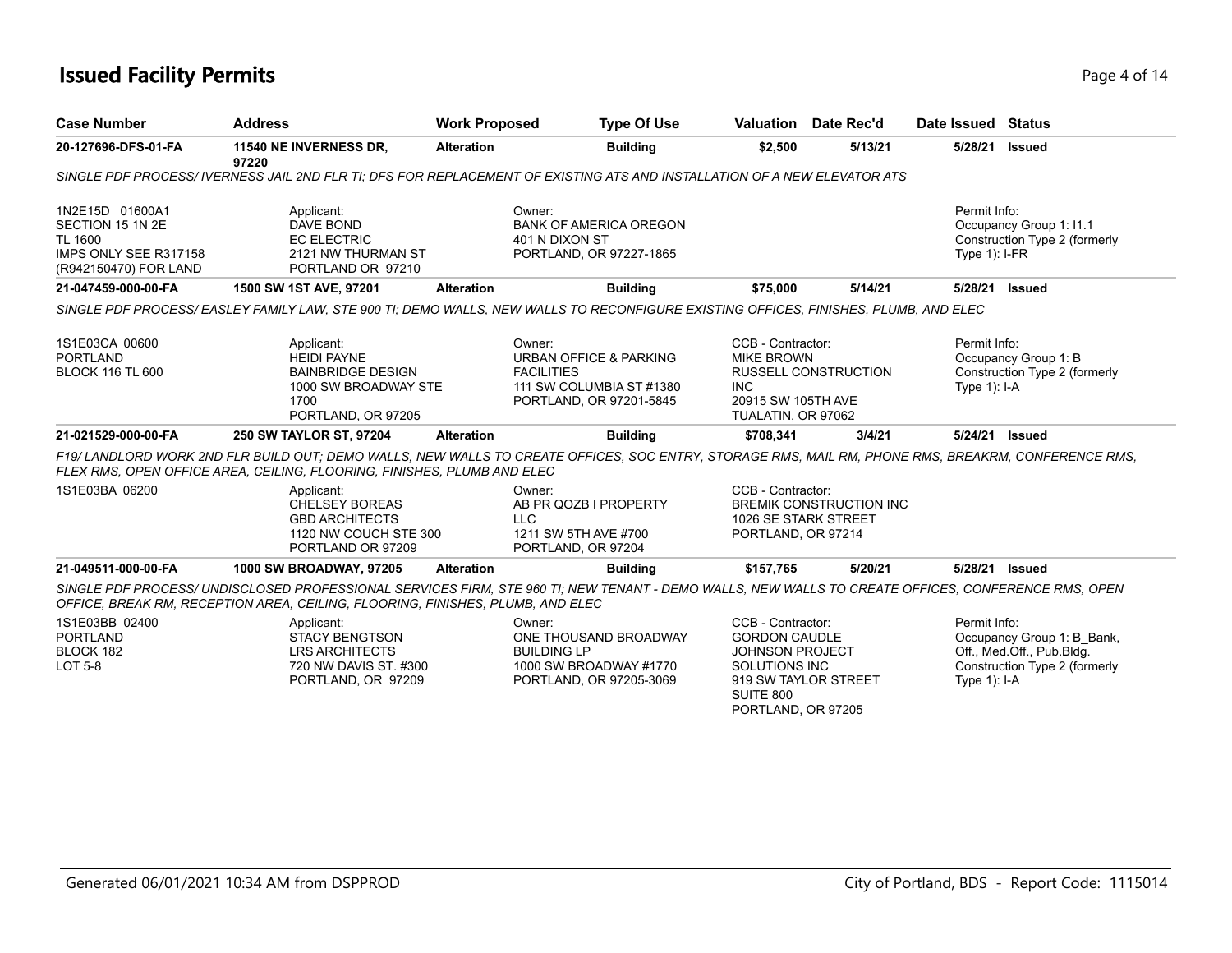## **Issued Facility Permits** Page 1 2 and 2 and 2 and 2 and 2 and 2 and 2 and 2 and 2 and 2 and 2 and 2 and 2 and 2 and 2 and 2 and 2 and 2 and 2 and 2 and 2 and 2 and 2 and 2 and 2 and 2 and 2 and 2 and 2 and 2 and 2 and 2 a

| <b>Case Number</b>                                                       | <b>Address</b>                                                                                                                                                                                                                                                                                                    | <b>Work Proposed</b> | <b>Type Of Use</b>                                                                                              | Valuation Date Rec'd                                                                                              |         | Date Issued Status              |                                                                                          |
|--------------------------------------------------------------------------|-------------------------------------------------------------------------------------------------------------------------------------------------------------------------------------------------------------------------------------------------------------------------------------------------------------------|----------------------|-----------------------------------------------------------------------------------------------------------------|-------------------------------------------------------------------------------------------------------------------|---------|---------------------------------|------------------------------------------------------------------------------------------|
| 21-026726-REV-01-FA                                                      | <b>700 SW 5TH AVE</b>                                                                                                                                                                                                                                                                                             | <b>Alteration</b>    | <b>Building</b>                                                                                                 | \$0                                                                                                               | 5/13/21 |                                 | 5/26/21 Issued                                                                           |
|                                                                          | SINGLE PDF PROCESS/ PIONEER PLACE ATRIUM EXTERIOR SECURITY DOORS; REVISION TO RECONFIGURE OVERHEAD DOORS AT ENTRIES 2 & 3, STEEL COLUMN SIZE HAVE BEEN<br>MODIFIED TO ALIGN WITH SHOP DRAWINGS AT ENTRIES 2, 3 & 5                                                                                                |                      |                                                                                                                 |                                                                                                                   |         |                                 |                                                                                          |
| 1S1E03BB1 90001                                                          | Applicant:<br><b>CRAIG CHINN</b><br>ARCHITECTURE DESIGN<br><b>COLLABORATIVE</b><br>23231 SOUTH POINTE DR<br>LAGUNA HILLS CA 92653<br><b>USA</b>                                                                                                                                                                   |                      | Owner:<br>PIONEER PLACE LLC<br>PO BOX 3487<br>CHICAGO, IL 60654-3487                                            |                                                                                                                   |         | Permit Info:<br>Type $1$ : I-FR | Occupancy Group 1: M<br>Construction Type 2 (formerly                                    |
| 21-049867-000-00-FA                                                      | 200 SW MARKET ST, 97201                                                                                                                                                                                                                                                                                           | <b>Alteration</b>    | <b>Building</b>                                                                                                 | \$25,000                                                                                                          | 5/21/21 |                                 | 5/28/21 Issued                                                                           |
| FINISHES, AND ELEC                                                       | SINGLE PDF PROCESS/LANDLORD WORK - LOBBY EXTENSION 1ST FL; DEMO WALLS, NEW WALLS TO EXTEND LOBBY AND CREATE VACANT TENANT SPACE, CEILING, FLOORING,                                                                                                                                                               |                      |                                                                                                                 |                                                                                                                   |         |                                 |                                                                                          |
| 1S1E03CB 00800<br>SOUTH AUDITORIUM ADD<br><b>BLOCK A</b><br>LOT 2 TL 800 | Applicant:<br>ANNE ROGNESS<br>ZIMMER, GUNSUL, FRASCA<br>1223 SW WASHINGTON ST.,<br>SUITE 200<br>PORTLAND OR 97205                                                                                                                                                                                                 |                      | Owner:<br>TWO HUNDRED MARKET<br>ASSOC <sub>LP</sub><br>200 SW MARKET ST #1720<br>PORTLAND, OR 97201             | CCB - Contractor:<br><b>SCOTT PATER</b><br>REIMERS & JOLIVETTE INC<br>2344 NW 24TH AVE<br>PORTLAND, OR 97210-2132 |         | Permit Info:<br>Type $1$ : I-A  | Occupancy Group 1: B<br>Construction Type 2 (formerly                                    |
| 21-046267-000-00-FA                                                      | 812 SW WASHINGTON ST, 97205 Alteration                                                                                                                                                                                                                                                                            |                      | <b>Electrical</b>                                                                                               | \$0                                                                                                               | 5/11/21 |                                 | 5/26/21 <b>Issued</b>                                                                    |
|                                                                          | power revision - 216 SALES TI 5TH FL; VALUE ADDED REVISION; NEW WALLS AT SHOWROOM KITCHEN, SHOWROOM BATHROOM, CONFERENCE RM, OFFICE, UPDATE EXISTING<br>RESTROOM, CEILING, FLOORING, FINISHES, PLUMB, AND ELEC                                                                                                    |                      |                                                                                                                 |                                                                                                                   |         |                                 |                                                                                          |
| 1N1E34CC 06200                                                           | Applicant:<br>DYNALECTRIC COMPANY<br>2225 NW 20th Ave.<br>PORTLAND OR 97209                                                                                                                                                                                                                                       |                      | Owner:<br>STEVENS HOTEL LLC<br>9 SE 3RD AVE #100<br>PORTLAND, OR 97214                                          |                                                                                                                   |         | Permit Info:<br>Type $1$ ): I-A | Occupancy Group 1: B Bank,<br>Off., Med.Off., Pub.Bldg.<br>Construction Type 2 (formerly |
| 21-048018-000-00-FA                                                      | <b>350 SW JEFFERSON ST, 97201</b>                                                                                                                                                                                                                                                                                 | Alteration           | <b>Electrical</b>                                                                                               | \$0                                                                                                               | 5/17/21 |                                 | 5/24/21 Issued                                                                           |
|                                                                          | fire alarm-WELLS FARGO ELEVATOR RM, 601 TI; INSTALL 90 MINUTE FIRE RATED DOOR, CEILING, FINISHES, AND ELEC                                                                                                                                                                                                        |                      |                                                                                                                 |                                                                                                                   |         |                                 |                                                                                          |
| 1S1E03BC 01600                                                           | Applicant:<br>POINT MONITOR CORP<br>5863 LAKEVIEW BLVD #100<br>LAKE OSWEGO, OR 97035-<br>7058                                                                                                                                                                                                                     |                      | Owner:<br>SOF-XI WFP OWNER LLC<br>591 W PUTNAM AVE<br>GREENWICH, CT 06830                                       | CCB - Contractor:<br>POINT MONITOR CORP<br>5863 LAKEVIEW BLVD SUITE<br>100<br>LAKE OSWEGO, OR 97035               |         |                                 |                                                                                          |
| 21-021270-000-00-FA                                                      | 234 NW 5TH AVE, 97209                                                                                                                                                                                                                                                                                             | <b>Alteration</b>    | <b>Electrical</b>                                                                                               | \$0                                                                                                               | 3/4/21  |                                 | 5/27/21 Issued                                                                           |
| FOR NEW TENANT MAY BE REQUIRED                                           | pwr - LANDLORD WK 3RD & 7TH FLR; CREATE 3RD FLR - OFFICES, VESTIBULES, PHONE RMS, CONFERENCE RMS, BREAK RM, TELECOM, STORAGE, ELECTRICAL AND MECHANICAL<br>RM, ; 7TH FLR MEETING RMS, VESTIBULES, PHONE RMS, CONFERENCE RM, BREAK RM, TELECOM, STORAGE, ELECTRICAL AND MECHANICAL RM; CEILING, ELEC FUTURE PERMIT |                      |                                                                                                                 |                                                                                                                   |         |                                 |                                                                                          |
| 1N1E34CA 05800<br><b>COUCHS ADD</b><br>BLOCK 34<br>LOT 6&7               | Applicant:<br>ELECTRICAL CONCEPTS<br><b>LLC</b><br>4676 COMMERICAL ST SE,<br><b>PMB 205</b><br><b>SALEM, OR 97302</b>                                                                                                                                                                                             |                      | Owner:<br><b>MASON EHRMAN BUILDINGS</b><br><b>LLC</b><br>222 SW COLUMBIA ST, SUITE<br>700<br>PORTLAND, OR 97201 | CCB - Contractor:<br>ELECTRICAL CONCEPTS LLC<br>5434 RIVER ROAD NORTH<br>322<br>KEIZER, OR 97303-4429             |         |                                 |                                                                                          |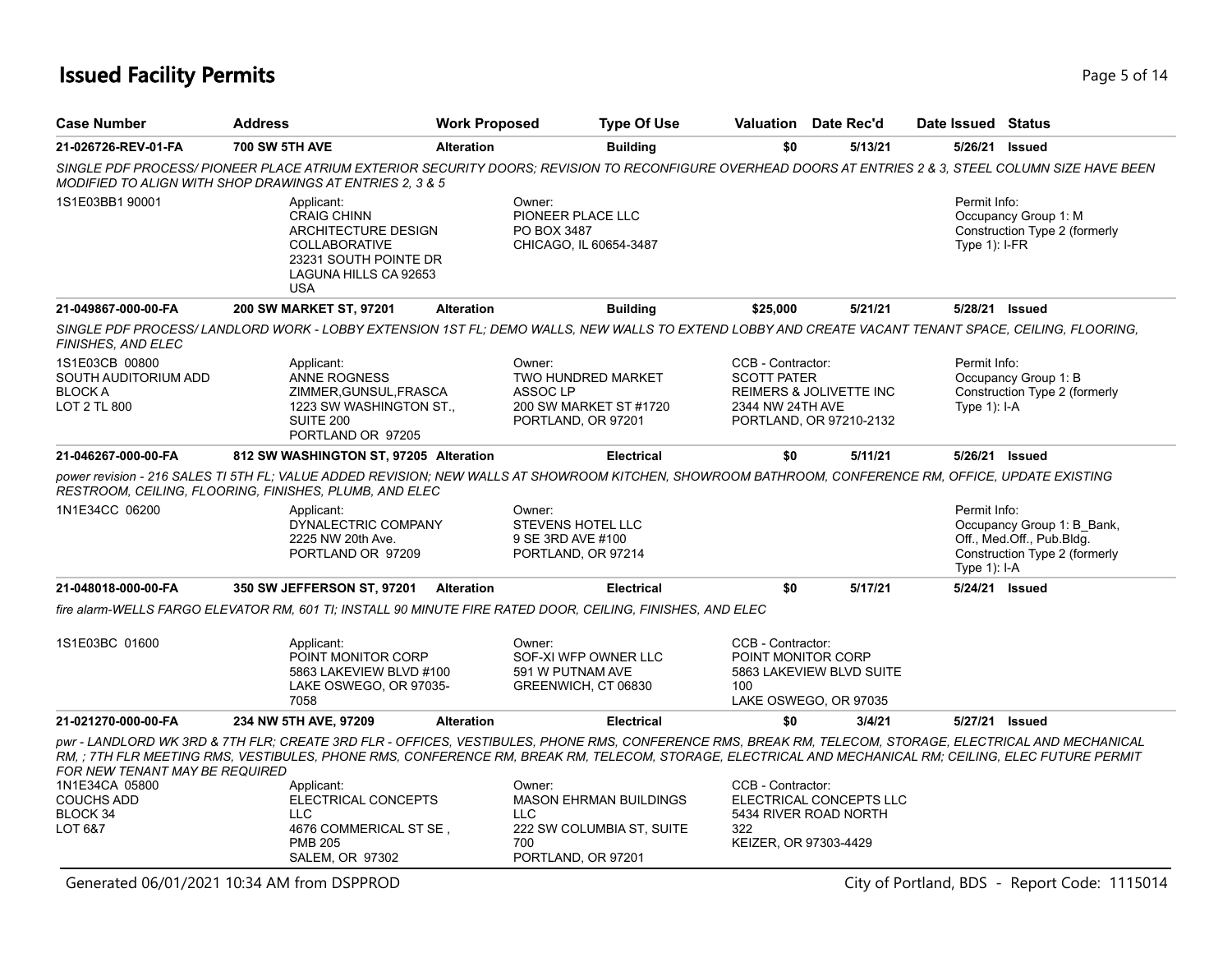## **Issued Facility Permits** Page 6 of 14

| <b>Case Number</b>                                                                              | <b>Address</b>                                                                                                       | <b>Work Proposed</b> | <b>Type Of Use</b>                                                                                                               |                                                                                       | <b>Valuation</b> Date Rec'd | Date Issued Status                                                                                                                                       |
|-------------------------------------------------------------------------------------------------|----------------------------------------------------------------------------------------------------------------------|----------------------|----------------------------------------------------------------------------------------------------------------------------------|---------------------------------------------------------------------------------------|-----------------------------|----------------------------------------------------------------------------------------------------------------------------------------------------------|
| 21-050646-000-00-FA                                                                             | 7000 N LEADBETTER RD, 97203 Alteration                                                                               |                      | <b>Electrical</b>                                                                                                                | \$0                                                                                   | 5/25/21                     | 5/25/21 Issued                                                                                                                                           |
|                                                                                                 | LIFT TRUCK CHARGERS - (1) feeder for distribution panel, (12) circuits from new panel                                |                      |                                                                                                                                  |                                                                                       |                             |                                                                                                                                                          |
| 2N1W25A 01600<br>PARTITION PLAT 1993-131<br>LOT 1                                               | Applicant:<br><b>CHRISTENSON ELECTRIC</b><br><b>INC</b><br>17201 NE SACRAMENTO ST<br>PORTLAND OR 97230-5941          |                      | Owner:<br><b>COLUMBIA SPORTSWEAR</b><br><b>USA CORP</b><br>14375 NW SCIENCE PARK DR<br>PORTLAND, OR 97229                        |                                                                                       |                             | Permit Info:<br>Construction Type 2 (formerly<br>Type 1): V-B                                                                                            |
| 21-050275-000-00-FA                                                                             | 3270 SW PAVILION LOOP - Unit Alteration<br>PPV, 97239                                                                |                      | <b>Electrical</b>                                                                                                                | \$0                                                                                   | 5/24/21                     | 5/24/21 Final                                                                                                                                            |
|                                                                                                 | power/data-OHSU (PPV) - PPV Pharmacy Camera & Monitor                                                                |                      |                                                                                                                                  |                                                                                       |                             |                                                                                                                                                          |
| 1S1E09AD 00100                                                                                  | Applicant:<br>DYNALECTRIC COMPANY<br>2225 NW 20th Ave.<br>PORTLAND OR 97209                                          |                      | Owner:<br>OREGON STATE OF<br>3181 SW SAM JACKSON<br>PARK RD<br>PORTLAND, OR 97239                                                | CCB - Contractor:<br><b>CELINE WILLIAMS</b><br>2225 NW 20TH AVE<br>PORTLAND, OR 97209 | DYNALECTRIC COMPANY         | Permit Info:<br>Occupancy Group 1: B<br>Construction Type 2 (formerly<br>Type $1$ : I-B                                                                  |
| 20-202933-000-00-FA                                                                             | 1300 SW 5TH AVE, 97201                                                                                               | <b>Alteration</b>    | <b>Electrical</b>                                                                                                                | \$0                                                                                   | 10/14/20                    | 5/26/21 Final                                                                                                                                            |
| 1S1E03BC 01800<br><b>PORTLAND</b><br><b>BLOCK 148 TL 1800</b>                                   | Applicant:<br>DYNALECTRIC COMPANY<br>2225 NW 20th Ave.<br>PORTLAND OR 97209                                          |                      | Owner:<br>SOF-XI WFP OWNER LLC<br>591 W PUTNAM AVE<br>GREENWICH, CT 06830                                                        | CCB - Contractor:<br><b>CELINE WILLIAMS</b><br>2225 NW 20TH AVE<br>PORTLAND, OR 97209 | DYNALECTRIC COMPANY         |                                                                                                                                                          |
| 21-051382-000-00-FA                                                                             | 101 SW MAIN ST, 97204                                                                                                | <b>Alteration</b>    | <b>Electrical</b>                                                                                                                | \$0                                                                                   | 5/27/21                     | 5/27/21 Issued                                                                                                                                           |
|                                                                                                 |                                                                                                                      |                      |                                                                                                                                  |                                                                                       |                             | data - SCHRODINGER EXPANSION, STE 1400 TI; DEMO WALL, NEW WALL AND DOOR AT CORRIDOR, UPDATE DOOR LOCATIONS, CEILING, FLOORING, FINISHES, PLUMB, AND ELEC |
| 1S1E03BD 00300<br><b>PORTLAND</b><br><b>BLOCK 11</b><br><b>LOT 1-4</b><br>LOT 5-8 EXC PT IN STS | Applicant:<br><b>CAPITOL DATA &amp;</b><br><b>COMMUNICATIONS INC</b><br>11401 NE MARX ST.<br>PORTLAND, OR 97220-1041 |                      | Owner:<br><b>MADISON-OFC ONE MAIN</b><br>PLACE OR LLC<br>PO BOX 7517 BILLBOX# 17-<br>$367-1$<br><b>HICKSVILLE, NY 11802-7517</b> |                                                                                       |                             | Permit Info:<br>Occupancy Group 1: B Bank,<br>Off., Med.Off., Pub.Bldg.<br>Construction Type 2 (formerly<br>Type $1$ : I-A                               |
| 21-039610-000-00-FA                                                                             | 888 SW 5TH AVE, 97204                                                                                                | <b>Alteration</b>    | <b>Electrical</b>                                                                                                                | \$0                                                                                   | 4/22/21                     | 5/24/21 Issued                                                                                                                                           |
|                                                                                                 | RMS, PHONE RMS, STORAGE RM, REPROGRAPHICS RM, OPEN OFFICE AREA, CEILING, FLOORING, FINISHES, PLUMB AND ELEC          |                      |                                                                                                                                  |                                                                                       |                             | DOWER - AECOM 6TH FLR TI; MINOR DEMO, NEW WALLS TO CREATE RECEPTION AREA, SOCIAL HUB, MULTIPURPOSE RM, CONFERENCE RMS, MDF/IT RMS, MOTHERS RM, FOCUS     |
| 1S1E03BB 90003<br>PIONEER PLACE<br><b>CONDOMINIUM</b><br>LOT <sub>3</sub>                       | Applicant:<br>DYNALECTRIC COMPANY<br>2225 NW 20th Ave.<br>PORTLAND OR 97209                                          |                      | Owner:<br>LIPT SW FIFTH AVE LLC<br>333 WEST WACKER DR<br>#2300<br>CHICAGO, IL 60606                                              |                                                                                       |                             | Permit Info:<br>Occupancy Group 1: B_Bank,<br>Off., Med.Off., Pub.Bldg.<br>Construction Type 2 (formerly<br>Type $1$ ): I-A                              |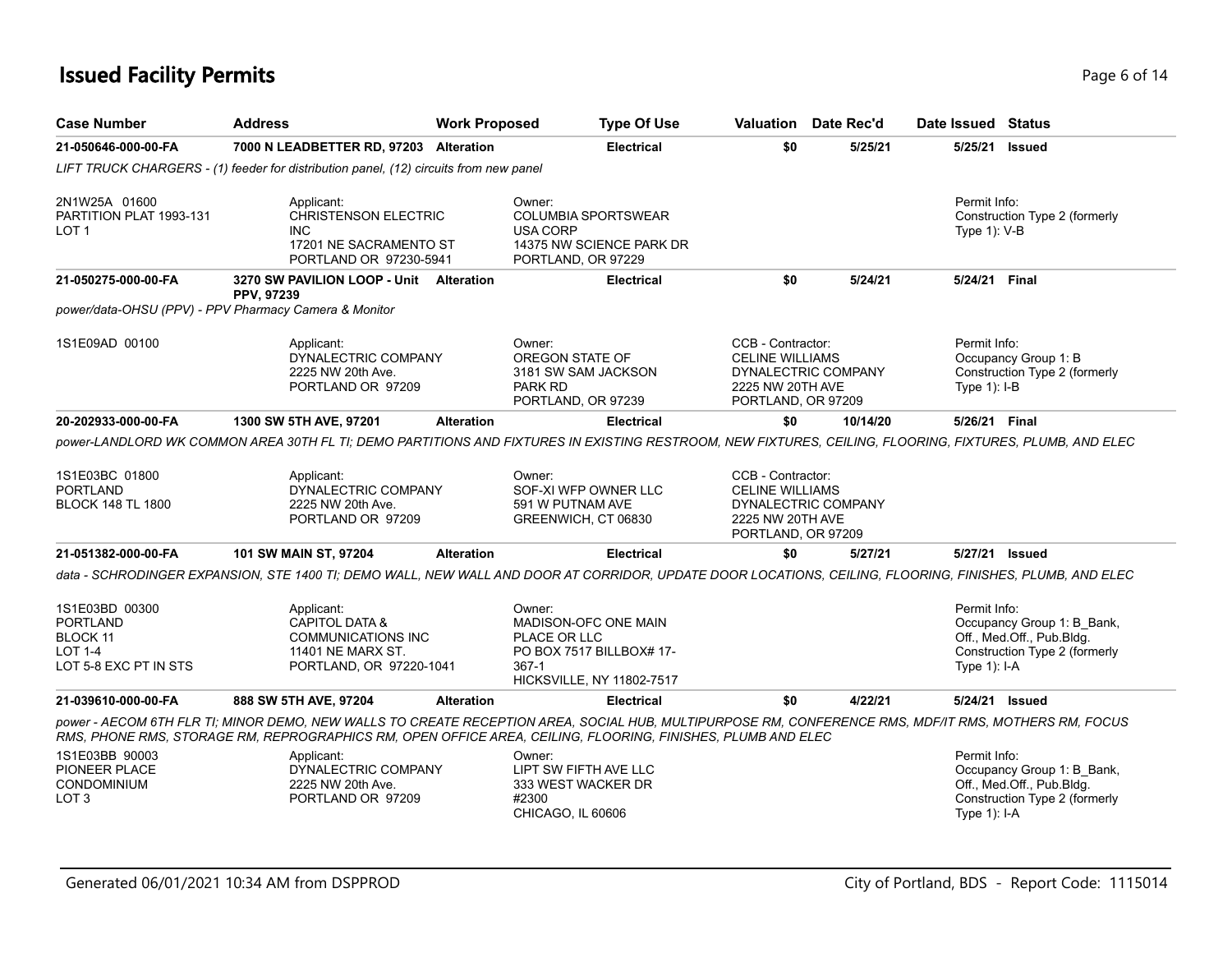## **Issued Facility Permits** Page 7 of 14

| <b>Case Number</b>                                                                                                                 | <b>Address</b>                                                                                                                                                                                                                                                                                                                                                                                          | <b>Work Proposed</b> |                                                                                                                         | <b>Type Of Use</b> |                                                                                       | Valuation Date Rec'd | Date Issued Status              |                                                                                          |
|------------------------------------------------------------------------------------------------------------------------------------|---------------------------------------------------------------------------------------------------------------------------------------------------------------------------------------------------------------------------------------------------------------------------------------------------------------------------------------------------------------------------------------------------------|----------------------|-------------------------------------------------------------------------------------------------------------------------|--------------------|---------------------------------------------------------------------------------------|----------------------|---------------------------------|------------------------------------------------------------------------------------------|
| 21-051776-000-00-FA                                                                                                                | 1500 NE IRVING ST, 97232                                                                                                                                                                                                                                                                                                                                                                                | <b>Alteration</b>    |                                                                                                                         | <b>Electrical</b>  | \$0                                                                                   | 5/28/21              |                                 | 5/28/21 Issued                                                                           |
|                                                                                                                                    | data - DSV STE 575 5TH FLR TI; DEMO WALLS, NEW WALLS TO CREATE RECEPTION AREA, CONFERENCE RMS, SERVER RM, OFFICES, BREAKRM, PRIVACY RM, OPEN OFFICE AREA,<br>ADD BIKE PARKING IN BASEMENT, CEILING, FLOORING, FINISHES, PLUMB AND ELEC                                                                                                                                                                  |                      |                                                                                                                         |                    |                                                                                       |                      |                                 |                                                                                          |
| 1N1E35AC 01200<br><b>HOLLADAYS ADD</b><br>BLOCK 167&168 TL 1200                                                                    | Applicant:<br>ALL COUNTY ELECTRIC LLC<br>A WASHINGTON LLC<br>15515 NW 2ND AVE.<br>VANCOUVER WA 98685-<br>1306                                                                                                                                                                                                                                                                                           |                      | Owner:<br><b>SCRE II EASTSIDE LP</b><br>1120 NW COUCH #500<br>PORTLAND, OR 97209                                        |                    |                                                                                       |                      | Permit Info:<br>Type $1$ : II-B | Occupancy Group 1: B Bank,<br>Off., Med.Off., Pub.Bldg.<br>Construction Type 2 (formerly |
| 21-050706-000-00-FA                                                                                                                | 100 SW MAIN ST, 97204                                                                                                                                                                                                                                                                                                                                                                                   | <b>Alteration</b>    |                                                                                                                         | <b>Electrical</b>  | \$0                                                                                   | 5/25/21              |                                 | 5/25/21 Under Inspection                                                                 |
| FLOORING, FINISHES, PLUMB AND ELEC<br>1S1E03BD 00600<br><b>PORTLAND</b><br>BLOCK 10<br>LOT 1 EXC PT IN STS<br>LOT 2-8 EXC PT IN ST | data - VBA 2ND & 3RD FL TI; DEMO WALLS, NEW WALLS TO CREATE 2ND FLR - OFFICES, OPEN OFFICES, CONFERENCE RMS, BREAK RM, STORAGE, MAIL RM, PUBLICATIONS &<br>REPRODUCTION, REST RM, HEALTH RM; 3RD FLR-OFFICES, OPEN OFFICES, CONFERENCE RMS, BREAK RM, STORAGE, REST RM, HEALTH RM, IDF, COMPUTER RM; CEILING,<br>Applicant:<br><b>IES COMMERCIAL INC</b><br>16135 SW 74TH AVE.<br>TIGARD, OR 97224-7994 |                      | Owner:<br>AAT OREGON OFFICE I LLC<br>3420 CARMEL MOUNTAIN RD<br>#100<br>SAN DIEGO, CA 92121                             |                    |                                                                                       |                      | Permit Info:<br>Type 1): I-B    | Occupancy Group 1: B_Bank,<br>Off., Med.Off., Pub.Bldg.<br>Construction Type 2 (formerly |
| 21-050474-000-00-FA                                                                                                                | 350 SW JEFFERSON ST, 97201                                                                                                                                                                                                                                                                                                                                                                              | Alteration           |                                                                                                                         | <b>Electrical</b>  | \$0                                                                                   | 5/25/21              |                                 | 5/25/21 Under Inspection                                                                 |
|                                                                                                                                    | power-WELLS FARGO ELEVATOR RM, 601 TI; INSTALL 90 MINUTE FIRE RATED DOOR, CEILING, FINISHES, AND ELEC                                                                                                                                                                                                                                                                                                   |                      |                                                                                                                         |                    |                                                                                       |                      |                                 |                                                                                          |
| 1S1E03BC 01600                                                                                                                     | Applicant:<br>DYNALECTRIC COMPANY<br>2225 NW 20th Ave.<br>PORTLAND OR 97209                                                                                                                                                                                                                                                                                                                             |                      | Owner:<br>SOF-XI WFP OWNER LLC<br>591 W PUTNAM AVE<br>GREENWICH, CT 06830                                               |                    | CCB - Contractor:<br><b>CELINE WILLIAMS</b><br>2225 NW 20TH AVE<br>PORTLAND, OR 97209 | DYNALECTRIC COMPANY  |                                 |                                                                                          |
| 21-050614-000-00-FA                                                                                                                | 7000 N LEADBETTER RD, 97203 Alteration                                                                                                                                                                                                                                                                                                                                                                  |                      |                                                                                                                         | <b>Electrical</b>  | \$0                                                                                   | 5/25/21              |                                 | 5/25/21 Issued                                                                           |
|                                                                                                                                    | Conveyor - Scan Lab - (2) feeders for control panels, (1) feeder for distribution panel, (19) circuits from distribution panel                                                                                                                                                                                                                                                                          |                      |                                                                                                                         |                    |                                                                                       |                      |                                 |                                                                                          |
| 2N1W25A 01600<br>PARTITION PLAT 1993-131<br>LOT 1                                                                                  | Applicant:<br><b>CHRISTENSON ELECTRIC</b><br>INC.<br>17201 NE SACRAMENTO ST<br>PORTLAND OR 97230-5941                                                                                                                                                                                                                                                                                                   |                      | Owner:<br><b>COLUMBIA SPORTSWEAR</b><br><b>USA CORP</b><br>14375 NW SCIENCE PARK DR<br>PORTLAND, OR 97229               |                    |                                                                                       |                      | Permit Info:<br>Type $1$ ): V-B | Construction Type 2 (formerly                                                            |
| 21-045559-000-00-FA                                                                                                                | 3161 SW PAVILION LOOP - Unit Alteration                                                                                                                                                                                                                                                                                                                                                                 |                      |                                                                                                                         | <b>Electrical</b>  | \$0                                                                                   | 5/10/21              | 5/24/21                         | <b>Issued</b>                                                                            |
|                                                                                                                                    | MNP, 97201<br>power - OHSU (MNP) PROCEDURE RM 1433 TI; REMODEL PROCEDURE RM, CEILING, FLOORING, FINISHES, PLUMB AND ELEC                                                                                                                                                                                                                                                                                |                      |                                                                                                                         |                    |                                                                                       |                      |                                 |                                                                                          |
| 1S1E09 00500                                                                                                                       | Applicant:<br>DYNALECTRIC COMPANY<br>2225 NW 20th Ave.<br>PORTLAND OR 97209                                                                                                                                                                                                                                                                                                                             |                      | Owner:<br>OREGON STATE BOARD OF<br><b>HIGHER EDUCATION</b><br>3181 SW SAM JACKSON<br>PARK RD<br>PORTLAND, OR 97239-3011 |                    | CCB - Contractor:<br><b>CELINE WILLIAMS</b><br>2225 NW 20TH AVE<br>PORTLAND, OR 97209 | DYNALECTRIC COMPANY  |                                 |                                                                                          |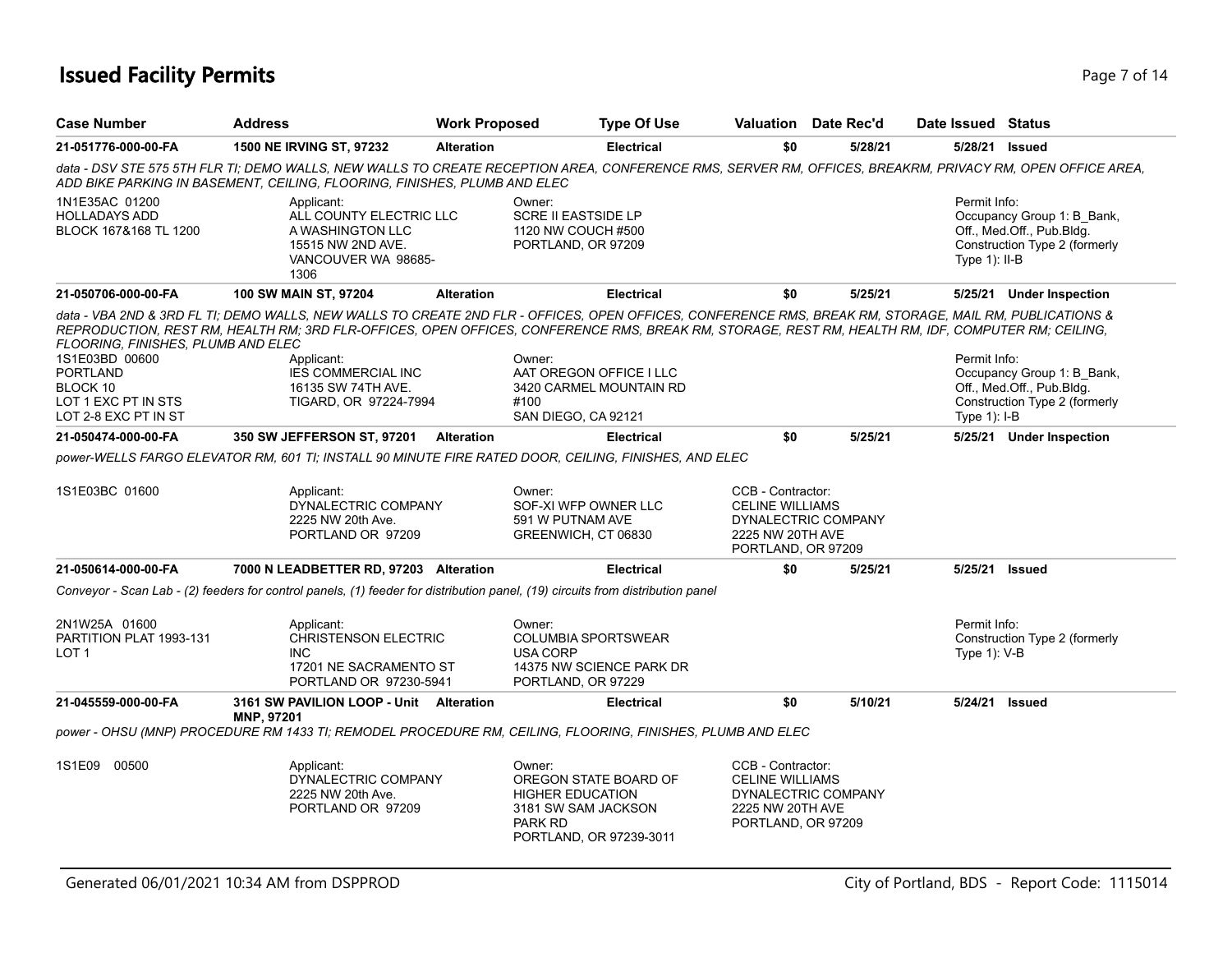## **Issued Facility Permits** Page 8 of 14

| <b>Case Number</b>                                                                                     | <b>Address</b>                                                                                                                                                                                                       | <b>Work Proposed</b> | <b>Type Of Use</b>                                                                                                       |                                                                                       | Valuation Date Rec'd                              | Date Issued                    | <b>Status</b>                                                                            |
|--------------------------------------------------------------------------------------------------------|----------------------------------------------------------------------------------------------------------------------------------------------------------------------------------------------------------------------|----------------------|--------------------------------------------------------------------------------------------------------------------------|---------------------------------------------------------------------------------------|---------------------------------------------------|--------------------------------|------------------------------------------------------------------------------------------|
| 21-051965-000-00-FA                                                                                    | <b>1120 SE BELMONT ST, 97214</b>                                                                                                                                                                                     | <b>Alteration</b>    | <b>Electrical</b>                                                                                                        | \$0                                                                                   | 5/28/21                                           | 5/28/21                        | <b>Under Inspection</b>                                                                  |
|                                                                                                        | power - LOCA EAST FEELGOOD PDX TI; FIRST TIME TENANT - NEW WALLS TO CREATE BATHROOM, DISH RM, FOOD STORAGE, PLUMB, AND ELEC                                                                                          |                      |                                                                                                                          |                                                                                       |                                                   |                                |                                                                                          |
| 1S1E02BD 02500                                                                                         | Applicant:<br><b>B &amp; E CONTRACTING</b><br><b>INCORPORATED</b><br><b>MILWAUKIE</b><br>OR 97269<br><b>USA</b>                                                                                                      |                      | Owner:<br><b>LOCA INVESTORS</b><br>1615 SE 3RD AVE #100<br>PORTLAND, OR 97214                                            |                                                                                       |                                                   |                                |                                                                                          |
| 21-051519-000-00-FA                                                                                    | 4380 S MACADAM AVE, 97239                                                                                                                                                                                            | <b>Alteration</b>    | <b>Electrical</b>                                                                                                        | \$0                                                                                   | 5/27/21                                           |                                | 5/27/21 <b>Issued</b>                                                                    |
|                                                                                                        | data - ABBOTT LAW, STE 590 TI; NEW TENANT - NEW WALLS TO CREATE OFFICES, RECEPTION, STORAGE, CONFERENCE RM, CEILING, FLOORING, FINISHES, AND ELEC                                                                    |                      |                                                                                                                          |                                                                                       |                                                   |                                |                                                                                          |
| 1S1E10DC 00800<br>SECTION 10 1S 1E<br>TL 800 3.18 ACRES<br>DEFERRAL-POTENTIAL<br><b>ADDITIONAL TAX</b> | Applicant:<br>FREEDOM CUSTOM<br><b>COMMUNICATIONS LLC</b><br>6526 SW WINTERS RD<br>CORNELIUS OR 97113-6042                                                                                                           |                      | Owner:<br><b>CLARITY VENTURES RF</b><br><b>PORTLAND</b><br>666 BURRARD ST #3210<br>CANADA V6C 2X8<br><b>VANCOUVER BC</b> |                                                                                       |                                                   |                                |                                                                                          |
| 21-032558-000-00-FA                                                                                    | 1300 SW 5TH AVE, 97201                                                                                                                                                                                               | <b>Alteration</b>    | <b>Electrical</b>                                                                                                        | \$0                                                                                   | 4/2/21                                            | 5/28/21                        | <b>Under Inspection</b>                                                                  |
|                                                                                                        | power-PIPER SANDLER STE 3650 36TH FLR TI; DEMO WALLS, NEW WALLS TO CREATE WAITING AREA, CONFERENCE RMS, OFFICES, NETWORK RM, BREAKRM, PHONE BOOTH,<br>OPEN OFFICE AREAS, CEILING, FLOORING, FINISHES, PLUMB AND ELEC |                      |                                                                                                                          |                                                                                       |                                                   |                                |                                                                                          |
| 1S1E03BC 01800<br><b>PORTLAND</b><br><b>BLOCK 148 TL 1800</b>                                          | Applicant:<br><b>OEG INC</b><br>1709 SE 3RD AVE.<br>PORTLAND OR 97214-4547                                                                                                                                           |                      | Owner:<br>SOF-XI WFP OWNER LLC<br>591 W PUTNAM AVE<br>GREENWICH, CT 06830                                                |                                                                                       |                                                   |                                |                                                                                          |
| 21-050901-000-00-FA                                                                                    | <b>1000 SW BROADWAY, 97205</b>                                                                                                                                                                                       | <b>Alteration</b>    | <b>Electrical</b>                                                                                                        | \$0                                                                                   | 5/26/21                                           | 5/26/21                        | <b>Issued</b>                                                                            |
|                                                                                                        | fire alarm-UNDISCLOSED PROFESSIONAL SERVICES FIRM, STE 960 TI                                                                                                                                                        |                      |                                                                                                                          |                                                                                       |                                                   |                                |                                                                                          |
| 1S1E03BB 02400<br><b>PORTLAND</b><br>BLOCK 182<br>LOT 5-8                                              | Applicant:<br>POINT MONITOR CORP<br>5863 LAKEVIEW BLVD #100<br>LAKE OSWEGO, OR 97035-<br>7058                                                                                                                        |                      | Owner:<br>ONE THOUSAND BROADWAY<br><b>BUILDING LP</b><br>1000 SW BROADWAY #1770<br>PORTLAND, OR 97205-3069               | CCB - Contractor:<br>POINT MONITOR CORP<br>100                                        | 5863 LAKEVIEW BLVD SUITE<br>LAKE OSWEGO, OR 97035 | Permit Info:<br>Type 1): I-A   | Occupancy Group 1: B_Bank,<br>Off., Med.Off., Pub.Bldg.<br>Construction Type 2 (formerly |
| 21-051579-000-00-FA                                                                                    | 3222 SW RESEARCH DR - Unit<br>RJH, 97239                                                                                                                                                                             | <b>Alteration</b>    | Electrical                                                                                                               | \$0                                                                                   | 5/27/21                                           |                                | 5/27/21 <b>Issued</b>                                                                    |
|                                                                                                        | power- OHSU (RJH) power for new lab equipment in rooms 1340 and 1346                                                                                                                                                 |                      |                                                                                                                          |                                                                                       |                                                   |                                |                                                                                          |
| 1S1E09 00600                                                                                           | Applicant:<br>DYNALECTRIC COMPANY<br>2225 NW 20th Ave.<br>PORTLAND OR 97209                                                                                                                                          |                      | Owner:<br>OREGON STATE OF<br>(MEDICAL DEPT<br>3181 SW SAM JACKSON<br>PARK RD<br>PORTLAND, OR 97239                       | CCB - Contractor:<br><b>CELINE WILLIAMS</b><br>2225 NW 20TH AVE<br>PORTLAND, OR 97209 | DYNALECTRIC COMPANY                               | Permit Info:<br>Type $1$ : I-B | Occupancy Group 1: B<br>Construction Type 2 (formerly                                    |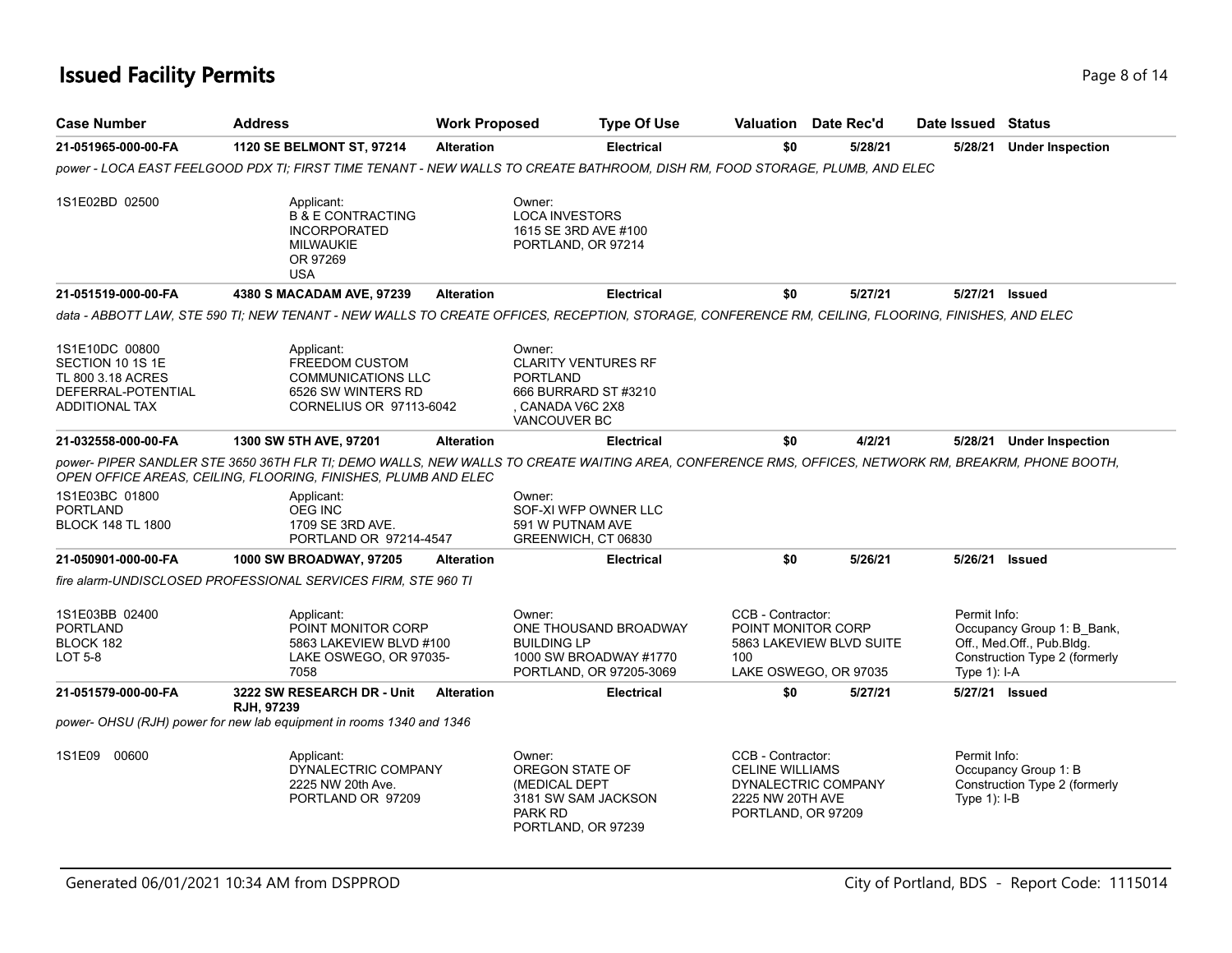## **Issued Facility Permits** Page 14 and 2008 14

| ARSE MUILINGI                                                                                  | Auurcaa                                                                                                                                                                                                                                                                                        | <b>TIOPOSCU</b>   |                                                                                                       | <b>LANG OF ASS</b>     | <b>Valuation</b> | <b>Date IVEC U</b> |         | υαισ ισουσυ                      | olalus                                                                                   |
|------------------------------------------------------------------------------------------------|------------------------------------------------------------------------------------------------------------------------------------------------------------------------------------------------------------------------------------------------------------------------------------------------|-------------------|-------------------------------------------------------------------------------------------------------|------------------------|------------------|--------------------|---------|----------------------------------|------------------------------------------------------------------------------------------|
| 21-040482-000-00-FA                                                                            | <b>1620 SW TAYLOR ST, 97205</b>                                                                                                                                                                                                                                                                | <b>Alteration</b> |                                                                                                       | <b>Electrical</b>      | \$0              |                    | 4/26/21 | 5/24/21 Issued                   |                                                                                          |
|                                                                                                | power - LINCOLN PLACE 3RD FLR HVAC; REPLACE WATER COOLED AC UNIT, PIPING AND ELEC                                                                                                                                                                                                              |                   |                                                                                                       |                        |                  |                    |         |                                  |                                                                                          |
| 1N1E33DC 05100<br><b>PORTLAND</b><br><b>BLOCK 320 TL 5100</b>                                  | Applicant:<br>HUGHES ELECTRICAL<br>CONTRACTORS INC<br>10490 NW JACKSON<br>QUARRY RD<br>HILLSBORO, OR 97124-8184                                                                                                                                                                                |                   | Owner:<br><b>LINCOLN PLACE</b><br>PO BOX 2708<br>PORTLAND, OR 97208-2708                              |                        |                  |                    |         |                                  |                                                                                          |
| 21-050530-000-00-FA                                                                            | 825 NE MULTNOMAH ST - UNIT Alteration<br>1,97232                                                                                                                                                                                                                                               |                   |                                                                                                       | <b>Fire Alarms</b>     | \$1              |                    | 5/25/21 | 5/27/21 Issued                   |                                                                                          |
| ALARM - ADD FIRE ALARM NOTIFICATION DEVICES.                                                   |                                                                                                                                                                                                                                                                                                |                   |                                                                                                       |                        |                  |                    |         |                                  |                                                                                          |
| 1N1E35BB 90002<br><b>LLOYD CENTER TOWER</b><br><b>CONDOMINIUM</b><br>UNIT 1<br>DEPT OF REVENUE | Applicant:<br><b>BROOKE WILLIAMS</b><br>POINT MONITOR CORP<br>5863 LAKEVIEW BLVD<br>LAKE OSWEGO, OR 97035                                                                                                                                                                                      |                   | Owner:<br><b>PACIFICORP</b><br>825 NE MULTNOMAH ST<br>#1900<br>PORTLAND, OR 97232-2151                |                        |                  |                    |         | Permit Info:<br>Type $1$ : I-A   | Occupancy Group 1: B_Bank,<br>Off., Med.Off., Pub.Bldg.<br>Construction Type 2 (formerly |
| 21-049522-000-00-FA                                                                            | 4400 NE HALSEY ST - Bldg D                                                                                                                                                                                                                                                                     | <b>Alteration</b> |                                                                                                       | <b>Fire Alarms</b>     | \$1              |                    | 5/20/21 | 5/25/21 Issued                   |                                                                                          |
| 1N2E31BB 03401                                                                                 | POP 1 SUITE 205 2ND FLR TI - ADDING 1 SMOKE DETECTOR AND MOVING 4 SMOKE DETECTORS ALONG WITH MOVING 4 SPEAKERS AND 1 STROBE FOR A TI<br>Applicant:<br><b>MARCUS CASEY</b><br>METRO SAFETY AND FIRE.<br><b>INC</b><br>14324 SE STARK                                                            |                   | Owner:<br><b>PROVIDENCE HEALTH &amp;</b><br>SERVICES-OREGON<br>800 5TH AVE #1200<br>SEATTLE, WA 98104 |                        |                  |                    |         | Permit Info:<br>Type $1$ ): I-FR | Occupancy Group 1: B<br>Construction Type 2 (formerly                                    |
| 21-051411-000-00-FA                                                                            | PORTLAND, OR 97233<br>2801 N GANTENBEIN AVE,                                                                                                                                                                                                                                                   | <b>Alteration</b> |                                                                                                       | <b>Fire Alarms</b>     | \$25,000         |                    | 5/27/21 | 5/28/21 Issued                   |                                                                                          |
|                                                                                                | 97227<br>Replace existing smoke detectors with new heat heads in public restrooms                                                                                                                                                                                                              |                   |                                                                                                       |                        |                  |                    |         |                                  |                                                                                          |
| 1N1E27AC 01100<br><b>ABENDS ADD</b><br>BLOCK 4<br>LOT 1-18 TL 1100                             | Applicant:<br>Dean Skaar<br><b>CHRISTENSON ELECTRIC</b><br>INC.<br>17201 NE Sacramento Street                                                                                                                                                                                                  |                   | Owner:<br><b>EMANUEL HOSPITAL</b><br>5215 N O'CONNOR BLVD<br>#1100<br>IRVING, TX 75039-3739           |                        |                  |                    |         | Permit Info:<br>Type $1$ : I-A   | Occupancy Group 1: I-2<br>Construction Type 2 (formerly                                  |
| 21-050960-000-00-FA                                                                            | 10201 SE MAIN ST, 97216                                                                                                                                                                                                                                                                        | <b>Alteration</b> |                                                                                                       | <b>Fire Sprinklers</b> | \$1              |                    | 5/26/21 | 5/27/21 Issued                   |                                                                                          |
|                                                                                                | ADVENTIST POB 3 SUITE 11 PORTLAND LUNG CLINIC 1ST FLR TI - RELOCATE 1 PENDANT SPRINKLER WITH A NEW CONCEALED QUICK RESPONSE SPRINKLER. REPLACE ALL<br>EXISTING PENDANT SPRINKLERS IN SUITE WITH NEW CONCEALED QUICK RESPONSE SPRINKLERS. ADD SEISMIC EXPANSION RINGS TO ALL PENDANT SPRINKLERS |                   |                                                                                                       |                        |                  |                    |         |                                  |                                                                                          |
| 1S2E03BC 01300                                                                                 | Applicant:<br>LONNIE LARSEN<br><b>BASIC FIRE PROTECTION</b><br>8135 NE MLK JR BLVD<br>PORTLAND, OR 97211                                                                                                                                                                                       |                   | Owner:<br>PORTLAND ADVENTIST<br><b>MEDICAL CENTER</b><br>PO BOX 619135<br>ROSEVILLE, CA 95661         |                        |                  |                    |         | Permit Info:<br>Type 1): V-B     | Occupancy Group 1: B<br>Construction Type 2 (formerly                                    |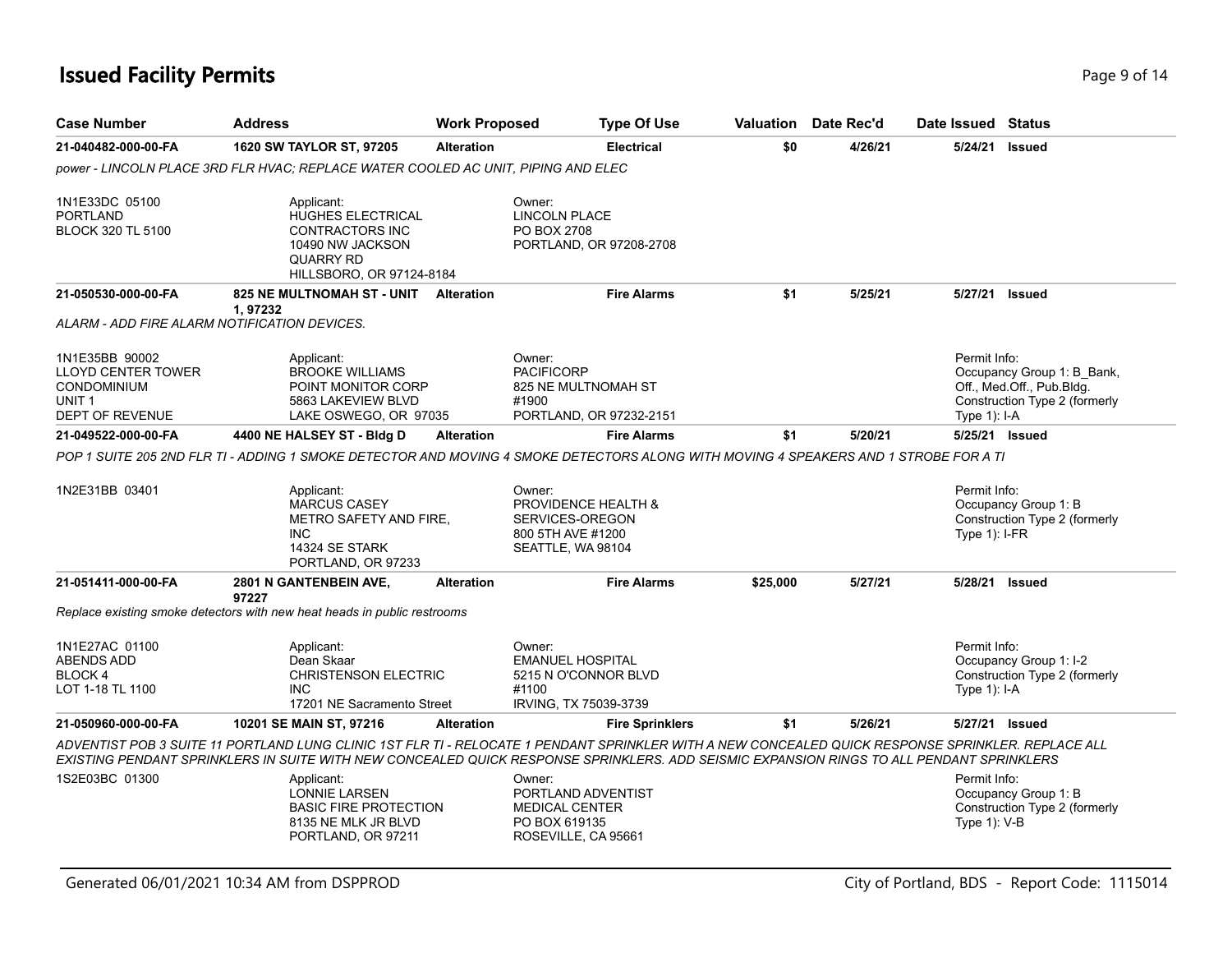## **Issued Facility Permits** Page 10 of 14

| <b>Case Number</b>                                                | <b>Address</b>                                                                                                                | <b>Work Proposed</b> | <b>Type Of Use</b>                                                                                                                                                                                                                                          |                                          | Valuation Date Rec'd                            | Date Issued Status              |                                                       |
|-------------------------------------------------------------------|-------------------------------------------------------------------------------------------------------------------------------|----------------------|-------------------------------------------------------------------------------------------------------------------------------------------------------------------------------------------------------------------------------------------------------------|------------------------------------------|-------------------------------------------------|---------------------------------|-------------------------------------------------------|
| 21-050679-000-00-FA                                               | 705 N KILLINGSWORTH ST,<br>97217                                                                                              | <b>Alteration</b>    | <b>Fire Sprinklers</b>                                                                                                                                                                                                                                      | \$1                                      | 5/25/21                                         | 5/27/21                         | <b>Issued</b>                                         |
|                                                                   |                                                                                                                               |                      | PCC CASCADE PSEB 1ST FLR TI - MODIFY EXISTING FIRE SPRINKLERS FOR NEW FLOOR AND CEILING LAYOUT                                                                                                                                                              |                                          |                                                 |                                 |                                                       |
| 1N1E15CD 12300                                                    | Applicant:<br><b>UWE PARTH</b><br><b>BASIC FIRE PROTECTION</b><br>8135 NE MARTIN LUTHER<br>KING JR BLVD<br>PORTLAND, OR 97211 |                      | Owner:<br>PORTLAND COMMUNITY<br><b>COLLEGE DIST</b><br>PO BOX 19000<br>PORTLAND, OR 97280-0990                                                                                                                                                              |                                          |                                                 | Permit Info:<br>Type $1$ : V-B  | Occupancy Group 1: B<br>Construction Type 2 (formerly |
| 21-050486-000-00-FA                                               | 350 SW JEFFERSON ST, 97201                                                                                                    | <b>Alteration</b>    | <b>Fire Sprinklers</b>                                                                                                                                                                                                                                      | \$1                                      | 5/25/21                                         |                                 | 5/26/21 Under Inspection                              |
|                                                                   |                                                                                                                               |                      | SPRINKLER - ADDD (2) SPRINKLERS TO EXISTING ELEVATOR MACHINE ROOM LOCATED IN THE MECHANICAL PENTHOUSE.                                                                                                                                                      |                                          |                                                 |                                 |                                                       |
| 1S1E03BC 01600                                                    | Applicant:<br><b>TED BAKER</b><br>PATRIOT FIRE PROTECTION<br>4708 NE MINNEHAHA ST.<br>VANCOUVER, WA 98661                     |                      | Owner:<br>SOF-XI WFP OWNER LLC<br>591 W PUTNAM AVE<br>GREENWICH, CT 06830                                                                                                                                                                                   |                                          |                                                 |                                 |                                                       |
| 21-049623-000-00-FA                                               | 4400 NE HALSEY ST - Bldg D                                                                                                    | <b>Alteration</b>    | <b>Fire Sprinklers</b>                                                                                                                                                                                                                                      | \$4,953                                  | 5/21/21                                         |                                 | 5/25/21 Under Inspection                              |
|                                                                   |                                                                                                                               |                      | SINGLE PDF PROCESS/POP 1 SUITE 205 2ND FLR TI; DEMO WALLS, NEW WALLS TO CREATE IDF RM, OFFICES, OPEN OFFICE AREA, REMODEL BREAKRM, EXISTING OFFICES &<br>CONFERENCE RM, CEILING, FLOORING, FINISHES, PLUMB AND ELEC. Relocate heads to accommodate remodel. |                                          |                                                 |                                 |                                                       |
| 1N2E31BB 03401                                                    | Applicant:<br><b>BRANDON WHITTAKER</b><br><b>FIRE SYSTEMS WEST</b><br>600 SE MARITIME AVE. #300<br>VANCOUVER, WA 98661        |                      | Owner:<br>PROVIDENCE HEALTH &<br>SERVICES-OREGON<br>800 5TH AVE #1200<br>SEATTLE, WA 98104                                                                                                                                                                  |                                          |                                                 | Permit Info:<br>Type $1$ : I-FR | Occupancy Group 1: B<br>Construction Type 2 (formerly |
| 21-050670-000-00-FA                                               | 16913 NE CAMERON BLVD,<br>97230                                                                                               | <b>Alteration</b>    | <b>Fire Sprinklers</b>                                                                                                                                                                                                                                      | \$1                                      | 5/25/21                                         | 5/27/21                         | <b>Issued</b>                                         |
|                                                                   | RNDC/YMCO CONVEYOR SYSTEM TI - ADD (160) SPRINKLER HEADS BELOW MEZZANINE AND PIC MODULE                                       |                      |                                                                                                                                                                                                                                                             |                                          |                                                 |                                 |                                                       |
| 1N3E19B 01600<br>SECTION 19 1N 3E<br>TL 1600 20.13 ACRES          | Applicant:<br><b>JOSEPH PLATTNER</b><br>PATRIOT FIRE PROTECTION<br>4708 NE MINNEHAHA ST<br>VANVOUVER WA 98661                 |                      | Owner:<br>TR CAMERON INDUSTRIAL<br><b>LLC</b><br>2321 ROSECRANS AVE #4225<br>EL SEGUNDO, CA 90245                                                                                                                                                           |                                          |                                                 |                                 |                                                       |
| 21-046670-000-00-FA                                               | 1201 NE LLOYD BLVD, 97232                                                                                                     | <b>Alteration</b>    | <b>Mechanical</b>                                                                                                                                                                                                                                           | \$8,018                                  | 5/12/21                                         | 5/26/21                         | Issued                                                |
|                                                                   |                                                                                                                               |                      | SINGLE PDF PROCESS/ LANDLORD WORK 1ST FLR TI; RELOCATE EXISTING SUPPLY DIFFUSERS, RETURN AIR GRILLES, INSTALL FAN POWERED BOX, DUCTWORK, AND ELEC                                                                                                           |                                          |                                                 |                                 |                                                       |
| 1N1E35BD 00400<br><b>HOLLADAYS ADD</b><br><b>BLOCK 142 TL 400</b> | Applicant:<br><b>MELINA VACA</b><br>AMERICAN HEATING<br>5035 SE 24TH AVE<br>PORTLAND, OR 97202                                |                      | Owner:<br>EGP 1201 PORTLAND LLC<br>2101 L ST NW # 650<br>WASHINGTON, DC 20037-<br>1277                                                                                                                                                                      | CCB - Contractor:<br>5035 SE 24TH AVENUE | AMERICAN HEATING INC<br>PORTLAND, OR 97202-4765 |                                 |                                                       |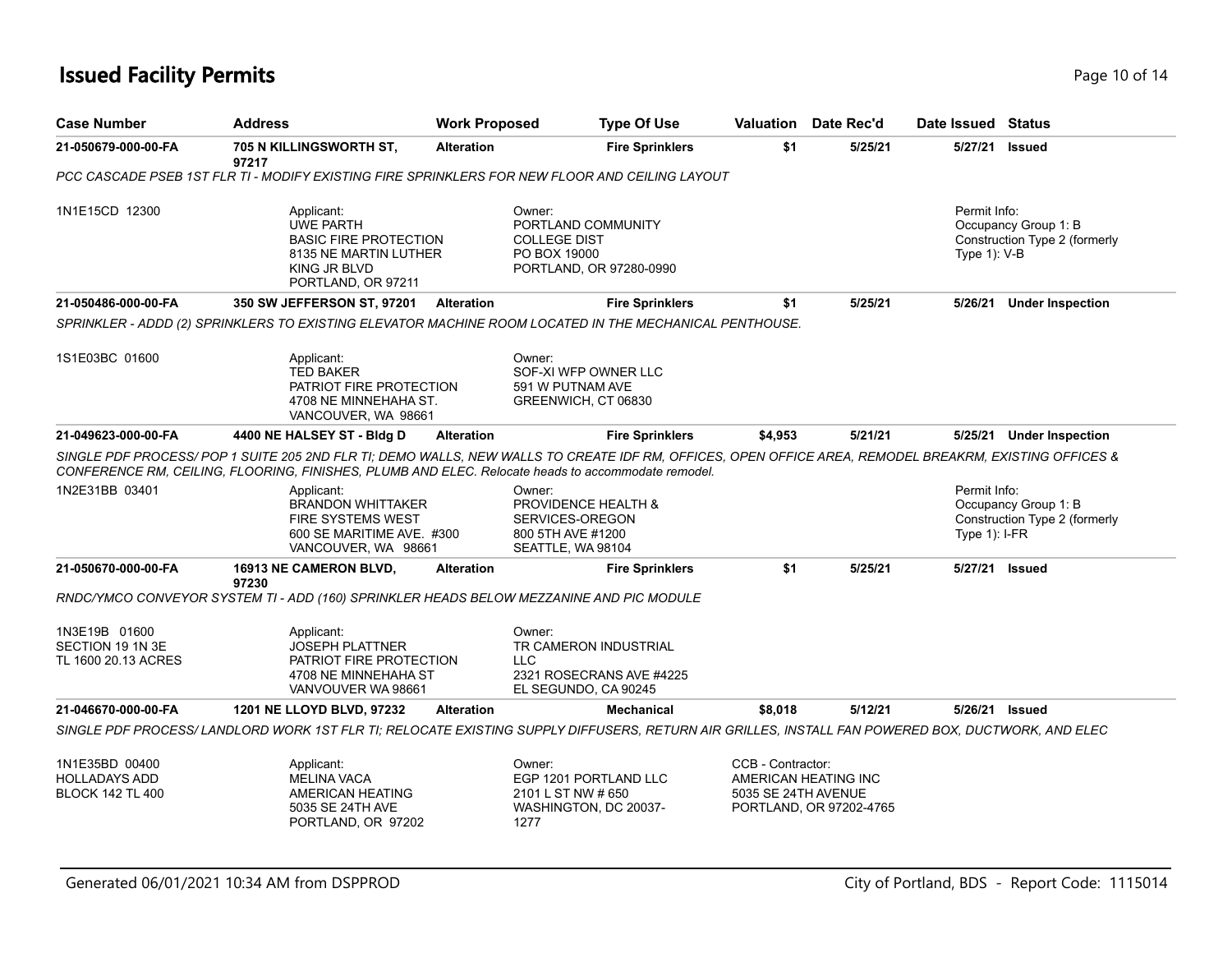## **Issued Facility Permits** Page 11 of 14

| <b>Case Number</b>                                                                                            | <b>Address</b>                                                                                                                                             | <b>Work Proposed</b> |                                                                                                                              | <b>Type Of Use</b> |                                                                                          | Valuation Date Rec'd                            | Date Issued Status              |                                                              |
|---------------------------------------------------------------------------------------------------------------|------------------------------------------------------------------------------------------------------------------------------------------------------------|----------------------|------------------------------------------------------------------------------------------------------------------------------|--------------------|------------------------------------------------------------------------------------------|-------------------------------------------------|---------------------------------|--------------------------------------------------------------|
| 21-021530-000-00-FA                                                                                           | 250 SW TAYLOR ST, 97204                                                                                                                                    | <b>Alteration</b>    |                                                                                                                              | <b>Mechanical</b>  | \$350,400                                                                                | 3/4/21                                          | 5/24/21                         | Issued                                                       |
|                                                                                                               | F19/LANDLORD WORK 2ND FLR BUILD OUT; INSTALL DUCTWORK, GRILLES, DIFFUSERS, FAN COILS, TERMINAL UNITS AND ELEC                                              |                      |                                                                                                                              |                    |                                                                                          |                                                 |                                 |                                                              |
| 1S1E03BA 06200                                                                                                | Applicant:<br><b>CHELSEY BOREAS</b><br><b>GBD ARCHITECTS</b><br>1120 NW COUCH STE 300<br>PORTLAND OR 97209                                                 |                      | Owner:<br>AB PR QOZB I PROPERTY<br><b>LLC</b><br>1211 SW 5TH AVE #700<br>PORTLAND, OR 97204                                  |                    | CCB - Contractor:<br>Scott Erickson<br>9321 NE 72ND AVE 6<br>VANCOUVER, WA 98665         | PIPER MECHANICAL INC                            |                                 |                                                              |
| 20-211490-000-00-FA                                                                                           | 3600 N INTERSTATE AVE, 97227 Alteration                                                                                                                    |                      |                                                                                                                              | <b>Mechanical</b>  | \$331,804                                                                                | 11/4/20                                         | 5/26/21 Final                   |                                                              |
|                                                                                                               | F27/KAISER CIN PERITONEAL DIALYSIS LOWER LEVEL TI; INSTALL DUCTWORK, GRILLES, DIFFUSERS, TERMINAL UNITS, SPLIT SYSTEM HEAT PUMP AND ELEC                   |                      |                                                                                                                              |                    |                                                                                          |                                                 |                                 |                                                              |
| 1N1E22CC 13200<br><b>MULTNOMAH</b><br>BLOCK 31<br>LOT 1-16 TL 13200                                           | Applicant:<br><b>SARAH KERSHNER</b><br><b>PKA ARCHITECTS</b><br>6969 SW HAMPTON ST<br>PORTLAND OR 97223                                                    |                      | Owner:<br>KAISER FOUNDATION<br>HEALTH PLAN OF THE<br><b>NORTHWEST</b><br>500 NE MULTNOMAH ST #100<br>PORTLAND, OR 97232-2031 |                    | CCB - Contractor:<br>300<br>CAMAS, WA 98607                                              | TOTAL MECHANICAL INC<br>4857 NW LAKE ROAD SUITE | Permit Info:<br>Type $1$ : I-A  | Occupancy Group 1: B<br>Construction Type 2 (formerly        |
| 21-047281-000-00-FA                                                                                           | 5050 NE HOYT ST, 97213                                                                                                                                     | <b>Alteration</b>    |                                                                                                                              | <b>Mechanical</b>  | \$39,137                                                                                 | 5/13/21                                         |                                 | 5/28/21 Issued                                               |
|                                                                                                               | SINGLE PDF PROCESS/ PHYSPLANPPMC - SUITE 155 TI; INSTALL VAV BOX, DUCTOWRK, GRILLES, AND ELEC                                                              |                      |                                                                                                                              |                    |                                                                                          |                                                 |                                 |                                                              |
| 1N2E31BD 03800<br><b>CENTER ADD</b><br>BLOCK <sub>3</sub><br>INC PT VAC ST LOT 1-13<br>LOT 15-26 EXC PT IN ST | Applicant:<br><b>MELINA VACA</b><br>AMERICAN HEATING<br>5035 SE 24TH AVE<br>PORTLAND, OR 97202                                                             |                      | Owner:<br><b>PROVIDENCE HEALTH &amp;</b><br>SERVICES-OREGON<br>800 5TH AVE #1200<br>SEATTLE, WA 98104                        |                    | CCB - Contractor:<br>5035 SE 24TH AVENUE                                                 | AMERICAN HEATING INC<br>PORTLAND, OR 97202-4765 |                                 |                                                              |
| 21-051153-000-00-FA                                                                                           | 905 NW 12TH AVE, 97209                                                                                                                                     | <b>Alteration</b>    |                                                                                                                              | Mechanical         | \$11,650                                                                                 | 5/26/21                                         | 5/28/21                         | <b>Issued</b>                                                |
|                                                                                                               | SINGLE PDF PROCESS/BLING DENTAL EXPANSION TI, STE 150; INSTALL DUCTWORK, GRILLES, FAN COIL AND ELEC                                                        |                      |                                                                                                                              |                    |                                                                                          |                                                 |                                 |                                                              |
| 1N1E33AD 00100<br><b>COUCHS ADD</b><br>BLOCK 143<br><b>LOT 1-8</b>                                            | Applicant:<br>AMY MCDONALD<br>OREGON HEATING & AC LLC<br>6950 SW 111TH AVE<br>BEAVERTON OR 97008                                                           |                      | Owner:<br>UNICO BOP RIVERTEC LLC<br>1215 4TH AVE #600<br>SEATTLE, WA 98161                                                   |                    | CCB - Contractor:<br><b>CONDITIONING LLC</b><br>6950 SW 111TH AVE<br>BEAVERTON, OR 97008 | OREGON HEATING & AIR                            |                                 |                                                              |
| 21-051159-000-00-FA                                                                                           | 10201 SE MAIN ST, 97216                                                                                                                                    | <b>Alteration</b>    |                                                                                                                              | Plumbing           | \$0                                                                                      | 5/26/21                                         |                                 | 5/26/21 Issued                                               |
| <b>PLUMB AND ELEC</b>                                                                                         | F17/ ADVENTIST POB 3 SUITE 10A 1ST FLR TI; MINOR DEMO, REMODEL EXAM RMS, MA STATION AREA, BLOOD DRAW RM, CLEAN SUPPLY CLOSET, CEILING, FLOORING, FINISHES, |                      |                                                                                                                              |                    |                                                                                          |                                                 |                                 |                                                              |
| 1S2E03BC 01300                                                                                                | Applicant:<br>TOTAL MECHANICAL INC<br>4857 NW LAKE ROAD SUITE<br>300<br>CAMAS, WA 98607                                                                    |                      | Owner:<br>PORTLAND ADVENTIST<br><b>MEDICAL CENTER</b><br>PO BOX 619135<br>ROSEVILLE, CA 95661                                |                    | CCB - Contractor:<br>300<br>CAMAS, WA 98607                                              | TOTAL MECHANICAL INC<br>4857 NW LAKE ROAD SUITE | Permit Info:<br>Type $1$ ): V-B | Occupancy Group 1: B<br>Construction Type 2 (formerly        |
| Total # of FA Alteration permits issued: 51                                                                   |                                                                                                                                                            |                      |                                                                                                                              |                    |                                                                                          |                                                 |                                 | Total valuation of FA Alteration permits issued: \$3,995,356 |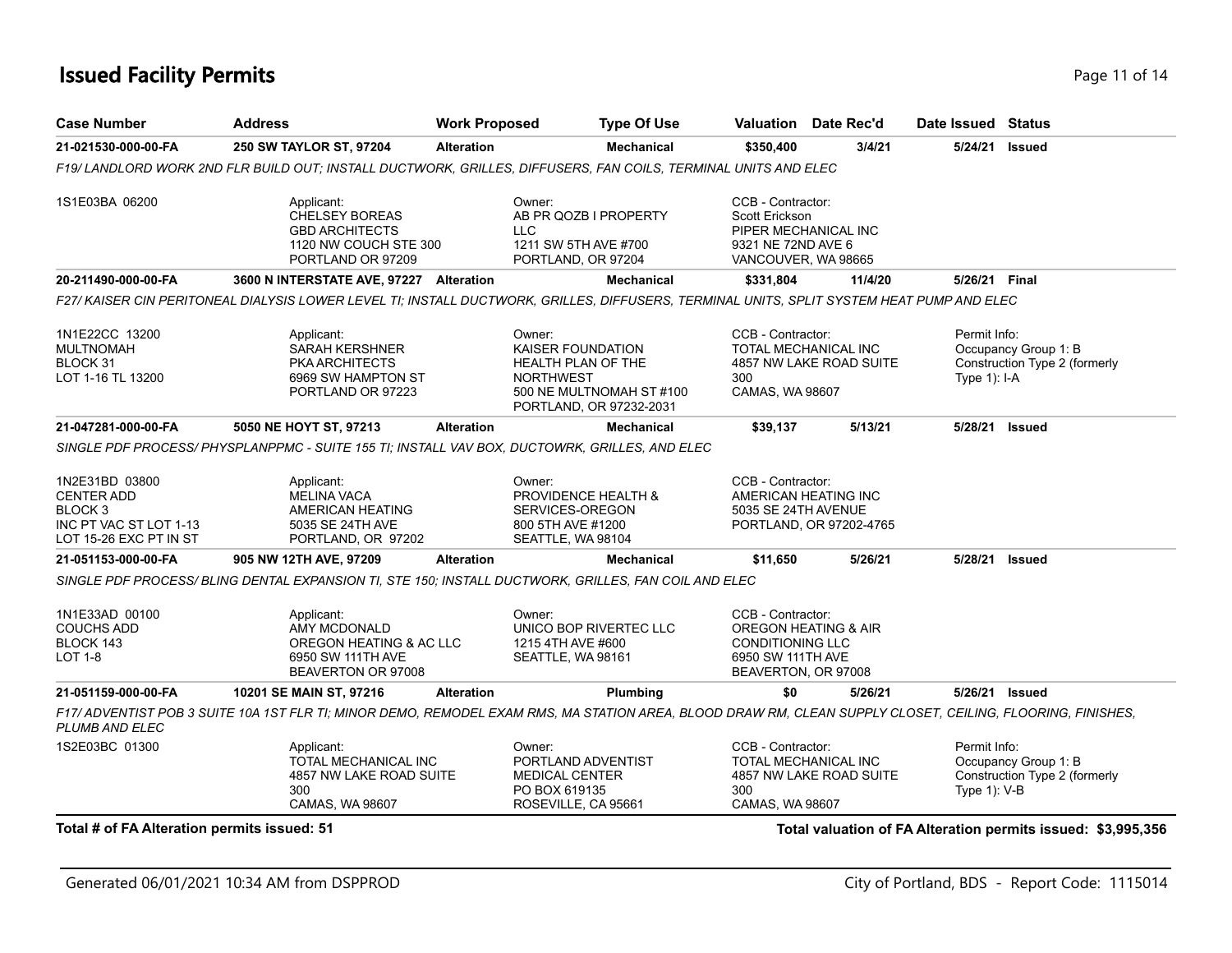## **Issued Facility Permits** Page 12 of 14

| <b>Case Number</b>                                                                     | <b>Address</b>                                                                                                | <b>Work Proposed</b> | <b>Type Of Use</b>                                                              | Valuation | Date Rec'd | Date Issued Status |                                                  |
|----------------------------------------------------------------------------------------|---------------------------------------------------------------------------------------------------------------|----------------------|---------------------------------------------------------------------------------|-----------|------------|--------------------|--------------------------------------------------|
| 21-050921-000-00-FA                                                                    | 3400 SE 26TH AVE, 97202                                                                                       | Master               | <b>Electrical</b>                                                               | \$0       | 5/26/21    | 5/26/21 Final      |                                                  |
|                                                                                        | 213 - ELECTRICAL MASTER WORK - CLEVELAND SCHOOL                                                               |                      |                                                                                 |           |            |                    |                                                  |
| 1S1E12BC 09100<br>SECTION 12 1S 1E<br>TL 9100 4.03 ACRES                               | Applicant:<br><b>TODD MCPHERREN</b><br>PORTLAND PUBLIC<br><b>SCHOOLS</b><br>501 N DIXON<br>PORTLAND, OR 97227 |                      | Owner:<br><b>SCHOOL DISTRICT NO 1</b><br>PO BOX 3107<br>PORTLAND, OR 97208-3107 |           |            |                    |                                                  |
| 21-050913-000-00-FA                                                                    | 4701 SE BUSH ST, 97206                                                                                        | <b>Master</b>        | <b>Electrical</b>                                                               | \$0       | 5/26/21    | 5/26/21 Final      |                                                  |
|                                                                                        | 243 - ELECTRICAL MASTER WORK - CRESTON SCHOOL & ANNEX                                                         |                      |                                                                                 |           |            |                    |                                                  |
| 1S2E07CA 09600<br>SECTION 07 1S 2E<br>TL 9600 8.09 ACRES                               | Applicant:<br><b>TODD MCPHERREN</b><br>PORTLAND PUBLIC<br><b>SCHOOLS</b><br>501 N DIXON<br>PORTLAND, OR 97227 |                      | Owner:<br><b>SCHOOL DISTRICT NO 1</b><br>PO BOX 3107<br>PORTLAND, OR 97208-3107 |           |            |                    |                                                  |
| 21-051555-000-00-FA                                                                    | 3119 SE HOLGATE BLVD, 97202                                                                                   | <b>Master</b>        | <b>Electrical</b>                                                               | \$0       | 5/27/21    | 5/27/21            | <b>Final</b>                                     |
| 255 - MASTER PERMIT WORK - GROUT SCHOOL                                                |                                                                                                               |                      |                                                                                 |           |            |                    |                                                  |
| 1S1E12CD 11100<br>CANONGATE<br>BLOCK <sub>3</sub><br>INC 1/2 VAC CORA ST N<br>OF & ADJ | Applicant:<br><b>TODD MCPHERREN</b><br>PORTLAND PUBLIC<br><b>SCHOOLS</b><br>501 N DIXON<br>PORTLAND, OR 97227 |                      | Owner:<br><b>SCHOOL DISTRICT NO 1</b><br>PO BOX 3107<br>PORTLAND, OR 97208-3107 |           |            |                    |                                                  |
| 21-051562-000-00-FA                                                                    | 9030 SE COOPER ST, 97266                                                                                      | <b>Master</b>        | <b>Electrical</b>                                                               | \$0       | 5/27/21    | 5/27/21 Final      |                                                  |
| 258 - MASTER PERMIT WORK - KELLY SCHOOL                                                |                                                                                                               |                      |                                                                                 |           |            |                    |                                                  |
| 1S2E21BA 11700<br>SECTION 21 1S 2E<br>TL 11700 7.79 ACRES                              | Applicant:<br><b>TODD MCPHERREN</b><br>PORTLAND PUBLIC<br><b>SCHOOLS</b><br>501 N DIXON<br>PORTLAND, OR 97227 |                      | Owner:<br><b>SCHOOL DISTRICT NO 1</b><br>PO BOX 3107<br>PORTLAND, OR 97208-3107 |           |            |                    |                                                  |
| Total # of FA Master permits issued: 4                                                 |                                                                                                               |                      |                                                                                 |           |            |                    | Total valuation of FA Master permits issued: \$0 |

**Total # of Facility Permits issued: 55 Total valuation of Facility Permits issued: \$3,995,356**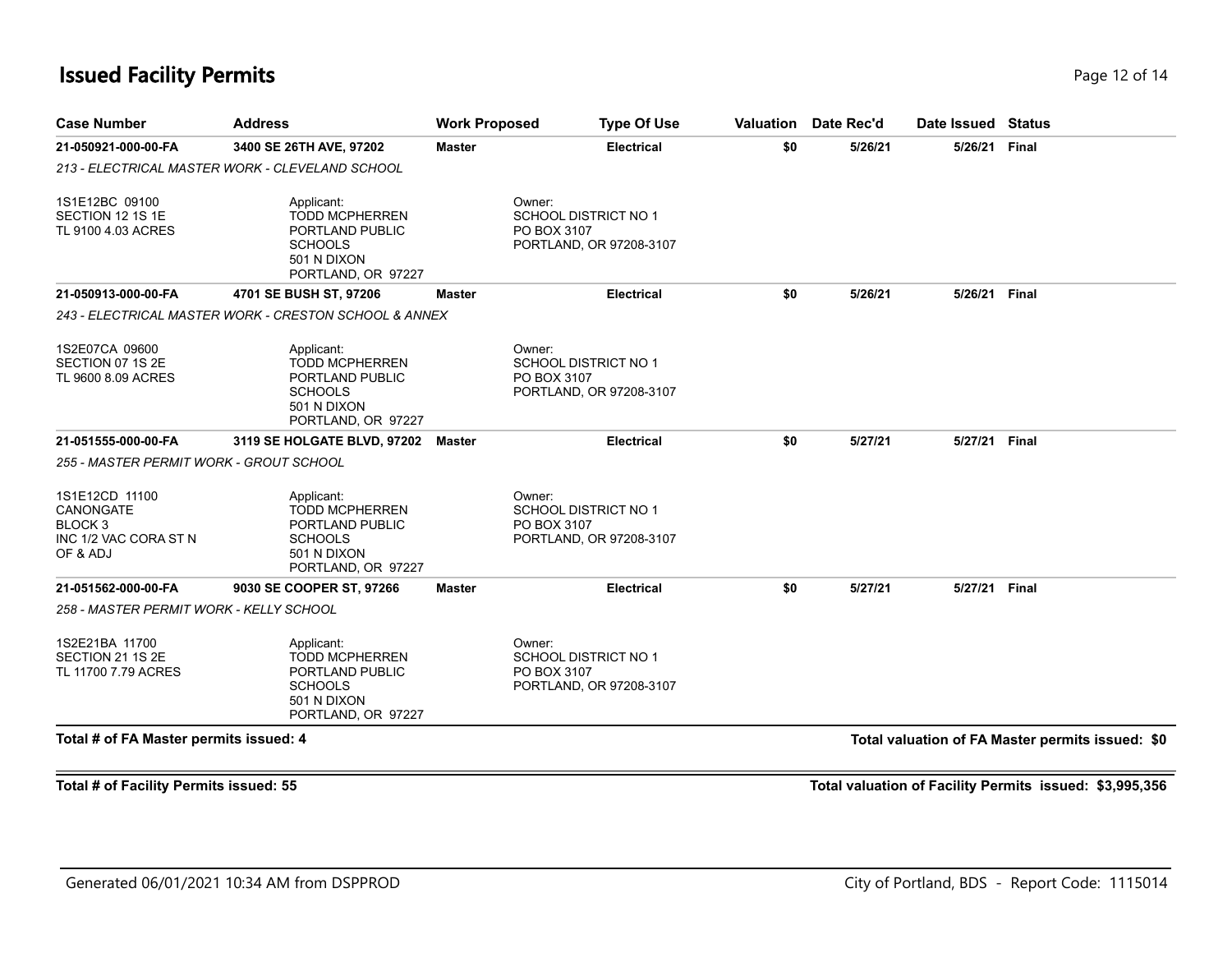## **Issued Major Project Groups Permits Page 13 of 14 Page 13 of 14**

| <b>Case Number</b>                                                                                                    | <b>Address</b>                                                                                                                                                                                                                                                                                             | <b>Work Proposed</b>      | <b>Type Of Use</b>                                                                         | Valuation                                                                                                                                         | Date Rec'd                                                                                       | Date Issued | <b>Status</b>                                                                        |
|-----------------------------------------------------------------------------------------------------------------------|------------------------------------------------------------------------------------------------------------------------------------------------------------------------------------------------------------------------------------------------------------------------------------------------------------|---------------------------|--------------------------------------------------------------------------------------------|---------------------------------------------------------------------------------------------------------------------------------------------------|--------------------------------------------------------------------------------------------------|-------------|--------------------------------------------------------------------------------------|
| 20-124057-DFS-09-MG                                                                                                   | 7000 NE AIRPORT WAY, 97218                                                                                                                                                                                                                                                                                 | <b>Addition</b>           | <b>Assembly</b>                                                                            | \$100,000                                                                                                                                         | 5/7/21                                                                                           | 5/27/21     | <b>Issued</b>                                                                        |
| T CORE - DFS-09 to STR-01 - Seismic support of piping                                                                 |                                                                                                                                                                                                                                                                                                            |                           |                                                                                            |                                                                                                                                                   |                                                                                                  |             |                                                                                      |
| 1N2E08B 00400<br>SECTION 08 1N 2E<br>TL 400 7.39 ACRES<br>SEE SUB ACCOUNTS                                            | Applicant:<br><b>MIKE COYLE</b><br><b>FASTER PERMITS</b><br>2000 SW 1ST AVE, STE 420<br>PORTLAND, OR 97201                                                                                                                                                                                                 |                           | Owner:<br>PORT OF PORTLAND<br>PO BOX 3529<br>PORTLAND, OR 97208-3529                       |                                                                                                                                                   | CCB - Contractor:<br><b>HOFFMAN SKANSKA LLC</b><br>389 INTERPACE PARKWAY<br>PARSIPPANY, NJ 07054 |             |                                                                                      |
| Total # of MG Addition permits issued: 1                                                                              |                                                                                                                                                                                                                                                                                                            |                           |                                                                                            |                                                                                                                                                   |                                                                                                  |             | Total valuation of MG Addition permits issued: \$100,000                             |
|                                                                                                                       | Total # of Major Project Groups Permits issued: 1                                                                                                                                                                                                                                                          |                           |                                                                                            |                                                                                                                                                   |                                                                                                  |             | Total valuation of Major Project Groups Permits issued: \$100,000                    |
| 19-230046-REV-02-SD                                                                                                   | 3936 SE GLADSTONE ST, 97202 Multiple Dwellings/Single<br>SINGLE PDF - REVISION TO RETAIN EXISTING WATER SERVICE FOR IRRIGATION AND INSTALL BACKFLOW PREVENTER, REMOVE FENCE FROM REAR PROPERTY LINE, CHANGE<br>LANDSCAPE PLANS TO REPLACE CONCRETE PATIO W/PAVERS AND ADD ONE SHRUB IN FRONT OF EACH UNIT. | <b>Lot Improvements</b>   | <b>Existing</b><br><b>Residential Site</b>                                                 | \$0                                                                                                                                               | 4/8/21                                                                                           |             | 5/24/21 Issued                                                                       |
| 1S1E12DD 01200                                                                                                        | Applicant:<br><b>KEVIN PARTAIN</b><br><b>URBAN VISIONS</b><br>223 NE 56TH AVENUE<br>PORTLAND, OR 97213                                                                                                                                                                                                     | Owner:<br>#166            | <b>CALIBER HOMES LLC</b><br>4110 SE HAWTHORNE BLVD<br>PORTLAND, OR 97214-5246              |                                                                                                                                                   |                                                                                                  |             |                                                                                      |
| issued: 1                                                                                                             | Total # of SD Multiple Dwellings/Single Lot Improvements permits                                                                                                                                                                                                                                           |                           |                                                                                            |                                                                                                                                                   |                                                                                                  |             | Total valuation of SD Multiple Dwellings/Single Lot Improvements permits issued: \$0 |
| Total # of Site Development Permits issued: 1                                                                         |                                                                                                                                                                                                                                                                                                            |                           |                                                                                            |                                                                                                                                                   |                                                                                                  |             | Total valuation of Site Development Permits issued: \$0                              |
| 21-018303-000-00-ZP                                                                                                   | <b>300 S TAYLORS FERRY RD,</b><br>97219<br>SINGLE PDF - ZP FOR INSPECTION OF MITIGATION PLANTINGS APPROVED WITH 17-109933-LU FOR SITES 2 AND 3                                                                                                                                                             | Commercial                | <b>LUR Condition</b><br>Compliance                                                         | \$1,500                                                                                                                                           | 5/28/21                                                                                          | 5/28/21     | <b>Issued</b>                                                                        |
| 1S1E22 00200<br>SECTION 22 1S 1E<br>TL 200 106.18 ACRES<br><b>CEMETERY LAND</b><br>POTENTIAL ADDITIONAL<br><b>TAX</b> | Applicant:<br><b>CHRIS LASTOMIRSKY</b><br>CITY OF PORTLAND<br>BUREAU OF<br>ENVIRONMENTAL SERVICES<br>1120 SW 5TH AVE RM 1000<br>PORTLAND OR 97204                                                                                                                                                          | Owner:<br><b>PORTLAND</b> | THE RIVER VIEW CEMETERY<br>ASSOCIATION OF<br>8421 S MACADAM AVE<br>PORTLAND, OR 97219-3044 | Primary Contractor:<br><b>CHRIS LASTOMIRSKY</b><br>OF ENVIRONMENTAL<br><b>SERVICES</b><br>PORTLAND OR 97204<br>Work: (503) 823-5489<br>OREGON.GOV | CITY OF PORTLAND BUREAU<br>1120 SW 5TH AVE RM 1000<br>chris.lastomirsky@PORTLAND                 |             |                                                                                      |
| Total # of ZP Commercial permits issued: 1                                                                            |                                                                                                                                                                                                                                                                                                            |                           |                                                                                            |                                                                                                                                                   |                                                                                                  |             | Total valuation of ZP Commercial permits issued: \$1,500                             |